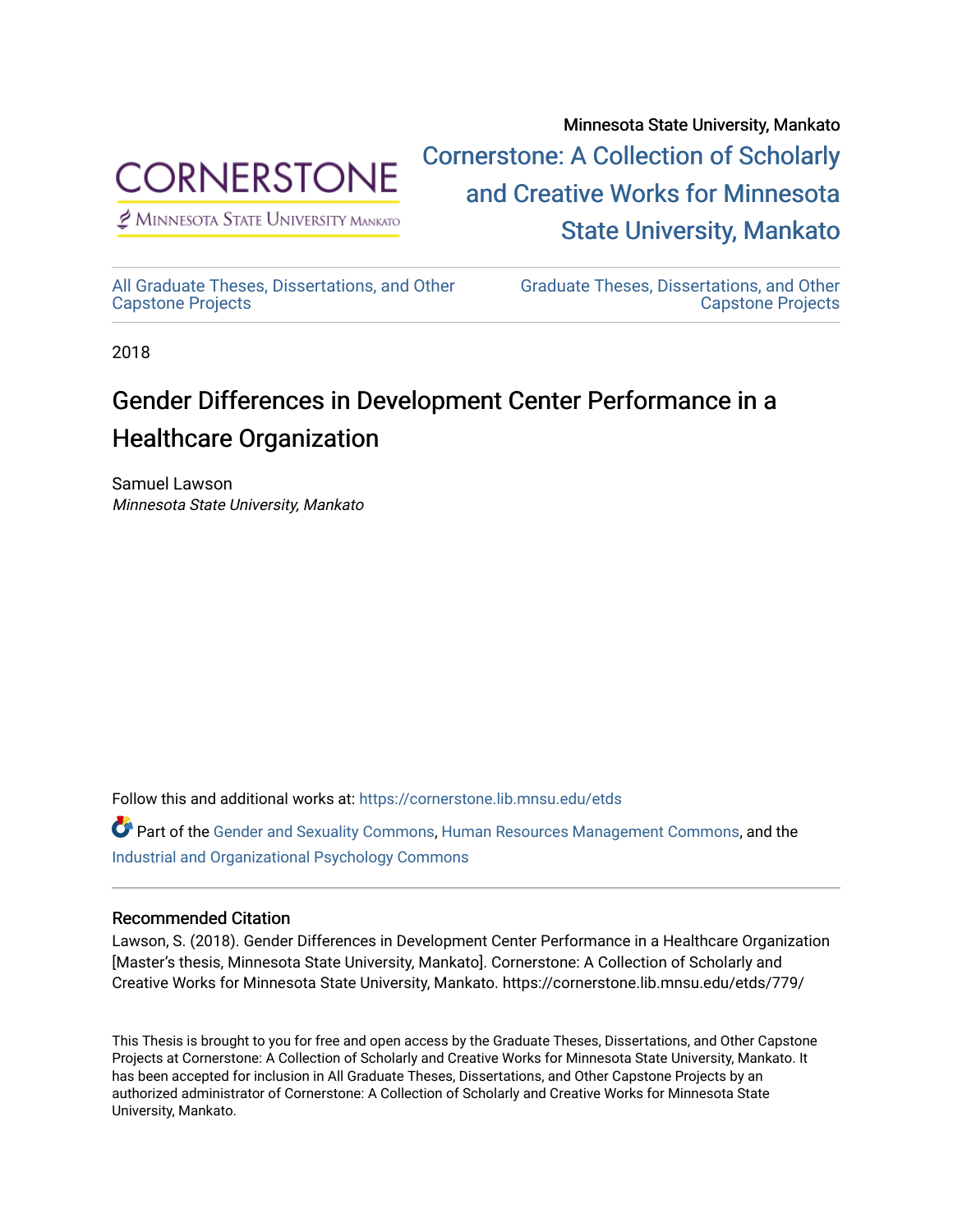Gender Differences in Development Center Performance in a Healthcare Organization

Samuel D. Lawson

A Thesis Submitted in Partial Fulfillment for the Degree of Master of Arts in Industrial/Organizational Psychology

Minnesota State University, Mankato

Mankato, Minnesota

February 27, 2018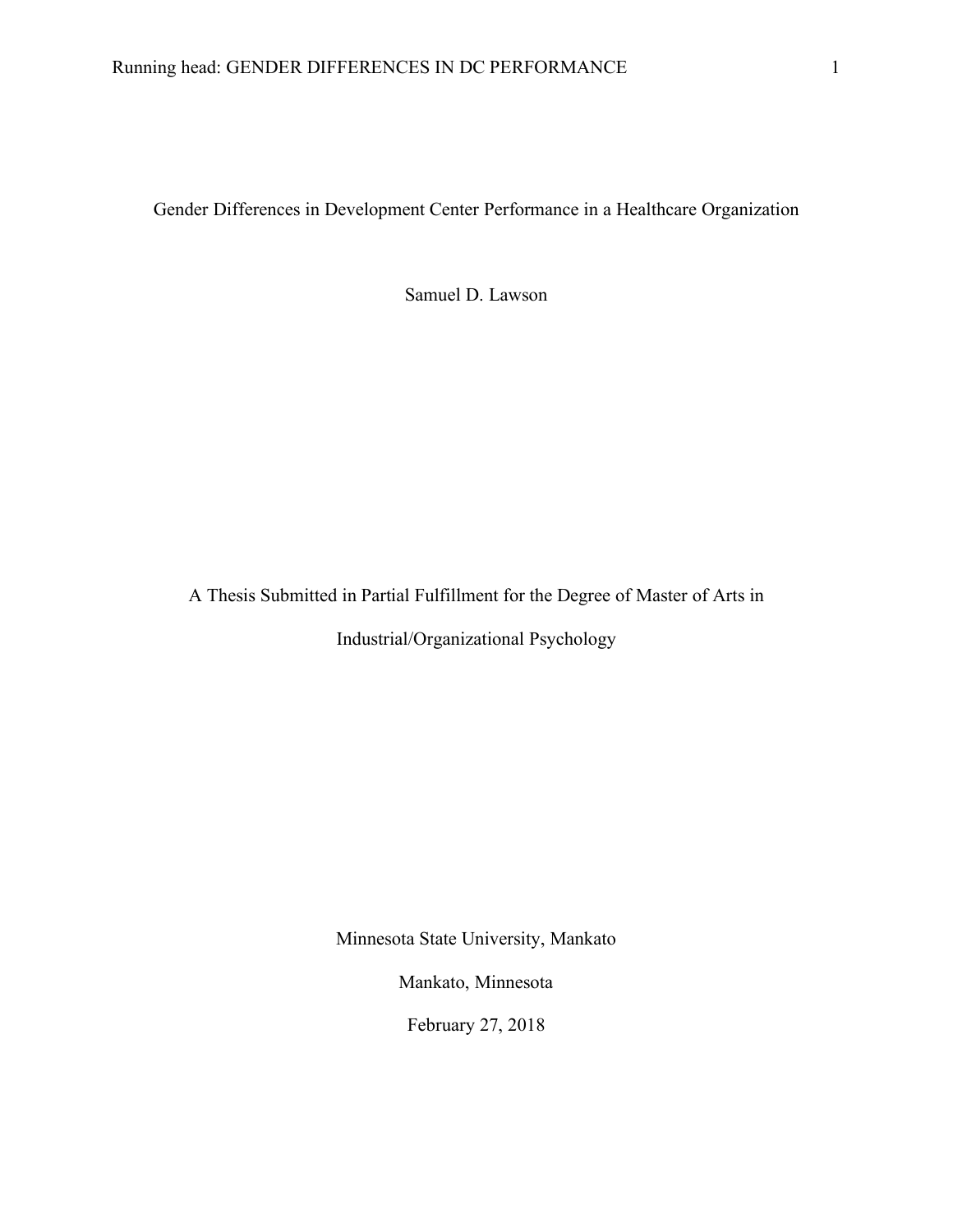Gender Differences in Development Center Performance in a Healthcare Organization

This thesis has been examined and approved by the following members of the student's committee, on the day of February 27, 2018.

Dr. Andrea Lassiter, Advisor

Dr. Daniel Sachau, Committee Member

 $\mathcal{L}_\text{max}$  , and the contract of the contract of the contract of the contract of the contract of the contract of the contract of the contract of the contract of the contract of the contract of the contract of the contr

 $\mathcal{L}_\text{max}$  , and the contract of the contract of the contract of the contract of the contract of the contract of the contract of the contract of the contract of the contract of the contract of the contract of the contr

 $\mathcal{L}_\text{max}$ 

Dr. Kathy Dale, Committee Member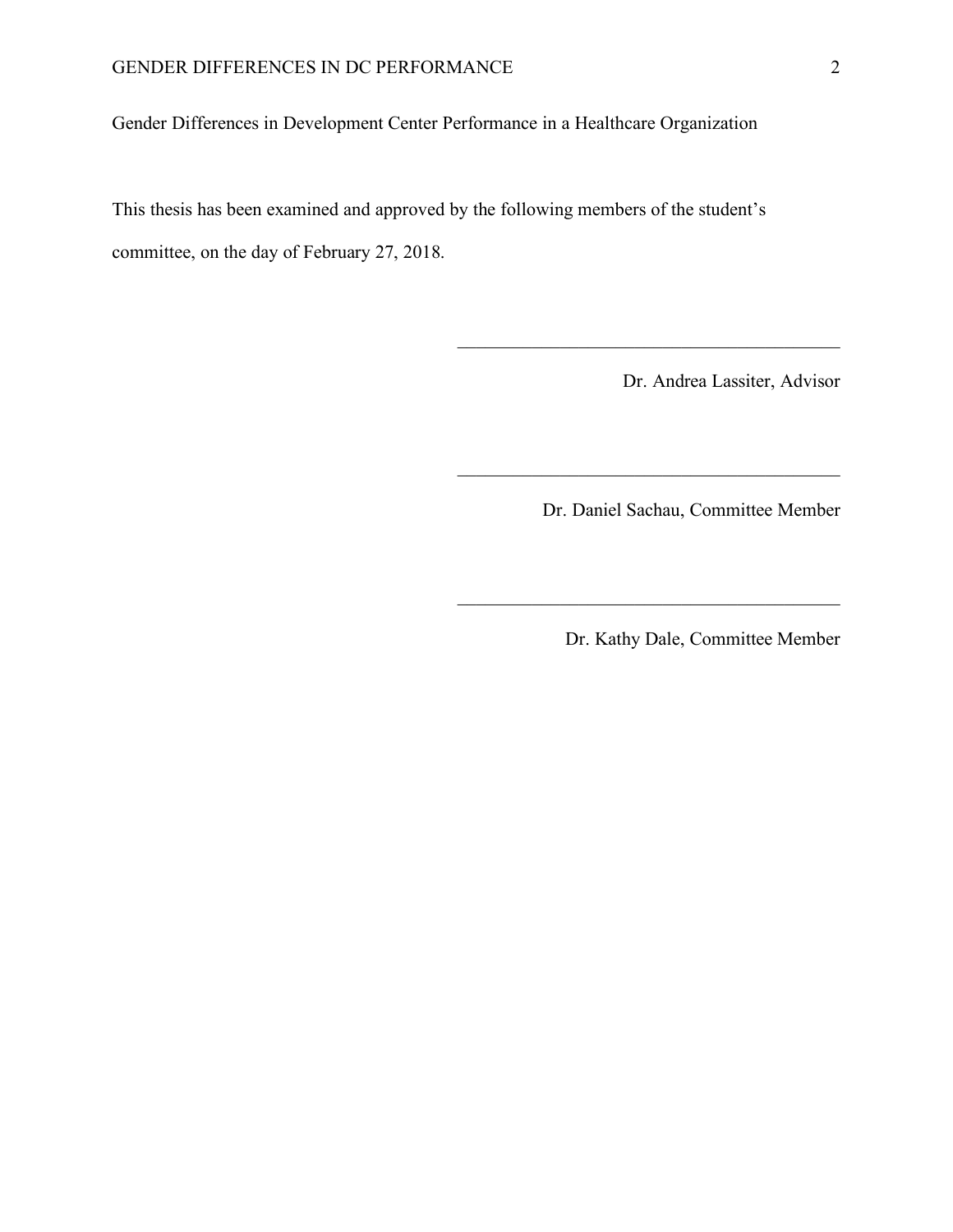#### **Abstract**

Over the past 50 years, the assessment center has evolved into a tool used for making selection and job placement decisions, as well as for identifying development areas among incumbents to promote skill and competency development where gaps exist. The present study examined the latter, that of development centers, to address potential gender differences in performance on a variety of exercise and competency areas within a development center context. Research efforts were also directed toward the exercises and competencies themselves and the relationships between them. Multiple regression analyses were conducted to investigate exercisecompetency relationships, while t-tests were conducted to investigate potential gender differences in performance. Results revealed that women significantly outperformed men in the development center, aligning with findings of previous research on this topic. Specifically, women outperformed men on exercises and competencies that were relationship-oriented in nature, thus aligning with gender-based stereotypes that exist about women. Results also revealed that role play exercises made the strongest unique contribution to explaining performance in the development center, followed by presentation and leaderless group discussion exercises, respectively. Role play exercises were most significantly related to competencies with a relationship-oriented nature, while presentation exercises were most significantly related to competencies with a task- and analytical-oriented nature. Despite the lack of generalizability of these findings, the present study still contributes to existing literature regarding gender and performance within a development center context, as well as exercise-competency relationships. Future research might investigate how certain personality attributes, cognitive ability, or job performance is related to performance within a development and/or assessment center context.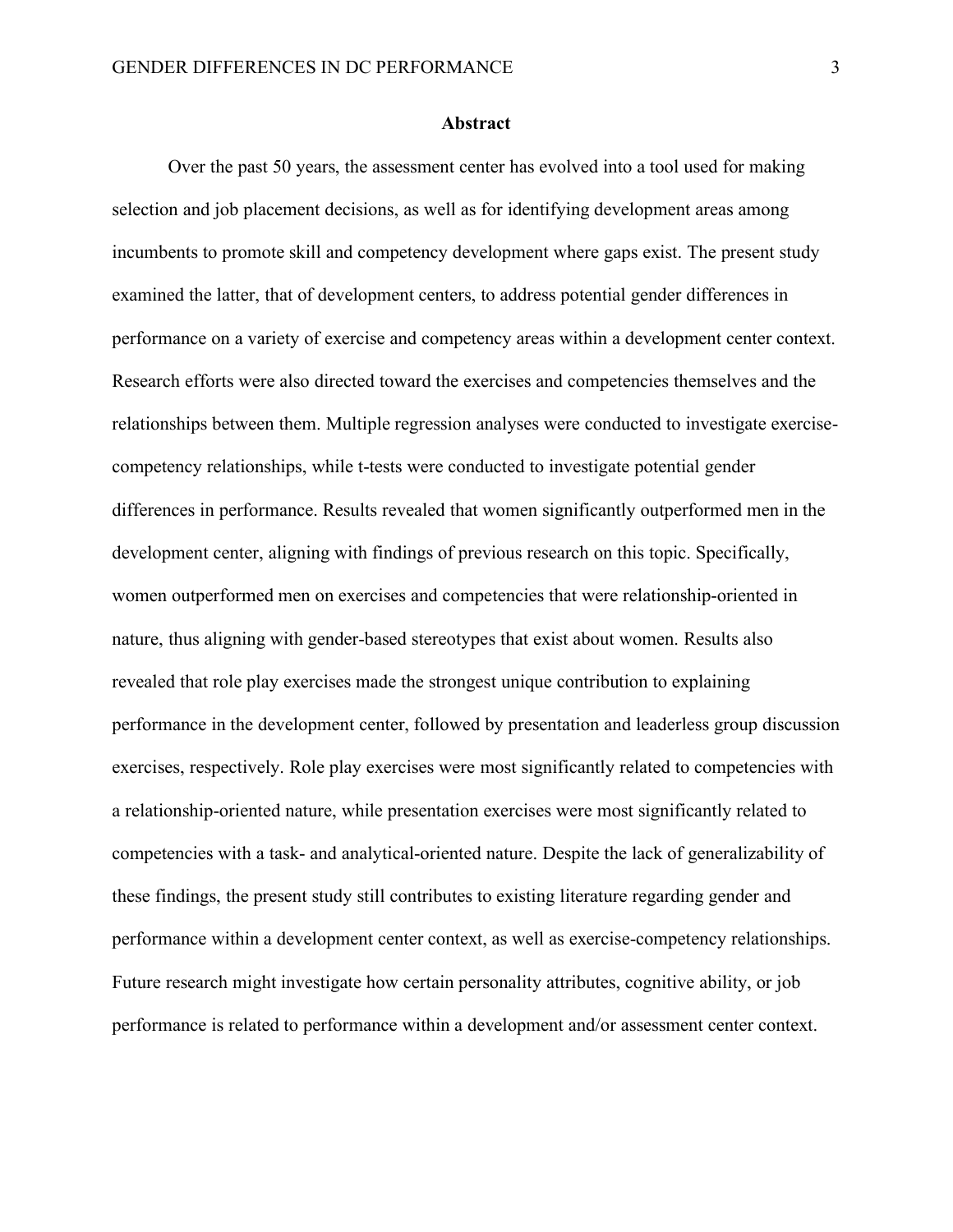# **Table of Contents**

| Background                                           | 5  |
|------------------------------------------------------|----|
| <b>Development Centers</b>                           | 6  |
| <b>Behavioral Dimensions and Exercises</b>           | 6  |
| Purpose, Effectiveness, and Best Practices           | 9  |
| Gender in Development Centers                        | 10 |
| Gender Differences in Performance                    | 12 |
| Gender Differences in Leadership Style               | 15 |
| Individual Differences in Development                | 16 |
| Present Study                                        | 17 |
| Method                                               | 20 |
| Participants                                         | 20 |
| Measures                                             | 20 |
| Development Center Design and Scoring Protocol       | 21 |
| Procedure                                            | 22 |
| Results                                              | 23 |
| Discussion                                           | 30 |
| Gender Implications                                  | 30 |
| <b>Exercise-Competency Relationship Implications</b> | 30 |
| Development Center Design Implications               | 32 |
| Limitations and Future Research                      | 33 |
| References                                           | 35 |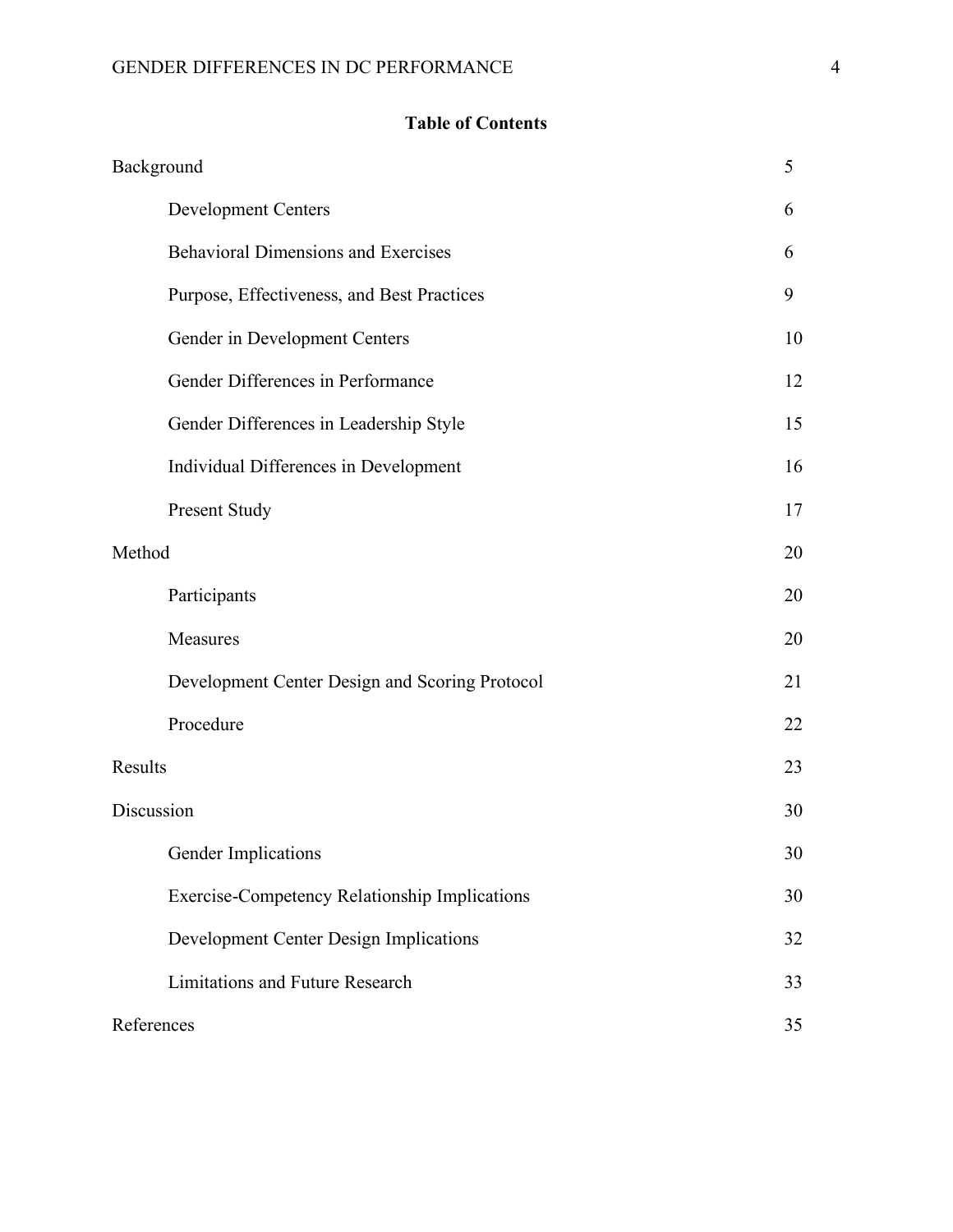#### **Gender Differences in Development Center Performance in a Healthcare Organization**

Since its introduction as a selection instrument over 50 years ago, assessment centers (ACs) have been utilized for a variety of purposes in organizations across the globe (Thornton  $\&$ Krause, 2009). Initially used at AT&T to study adult development over a time period of several years, the assessment center methodology has evolved into a tool used for making selection and promotion decisions, as well as for identifying areas of development among job incumbents. Presently, the assessment center method is still used for these two different purposes: (a) selecting among candidates for open positions and promotions; and (b) identifying development areas of job incumbents to promote skill and competency development (Thornton & Rupp, 2006). The present research study focuses on the latter, that of development centers, to address gender differences in performance in a development center context, in addition to exercisecompetency relationships (i.e., whether exercises assess the competencies they purport to measure).

Additionally, a substantial gap in the literature exists regarding the impact of gender on how participants perform and on how participants are rated in development and/or assessment centers. Anderson et al. (2006) summarized the findings of several studies on the topic and found mixed results. In some instances, there have been significant differences in center performance favoring women, whereas in other instances, no significant differences in performance have been found between genders. Thus, the purpose of the present study is two-fold: (a) Contribute to the minimal research that previously has been conducted on gender differences in performance in development centers and (b) evaluate exercise-competency relationships and address methodological limitations of the center (e.g., whether exercises are reflective of the leadership competencies they intend to measure).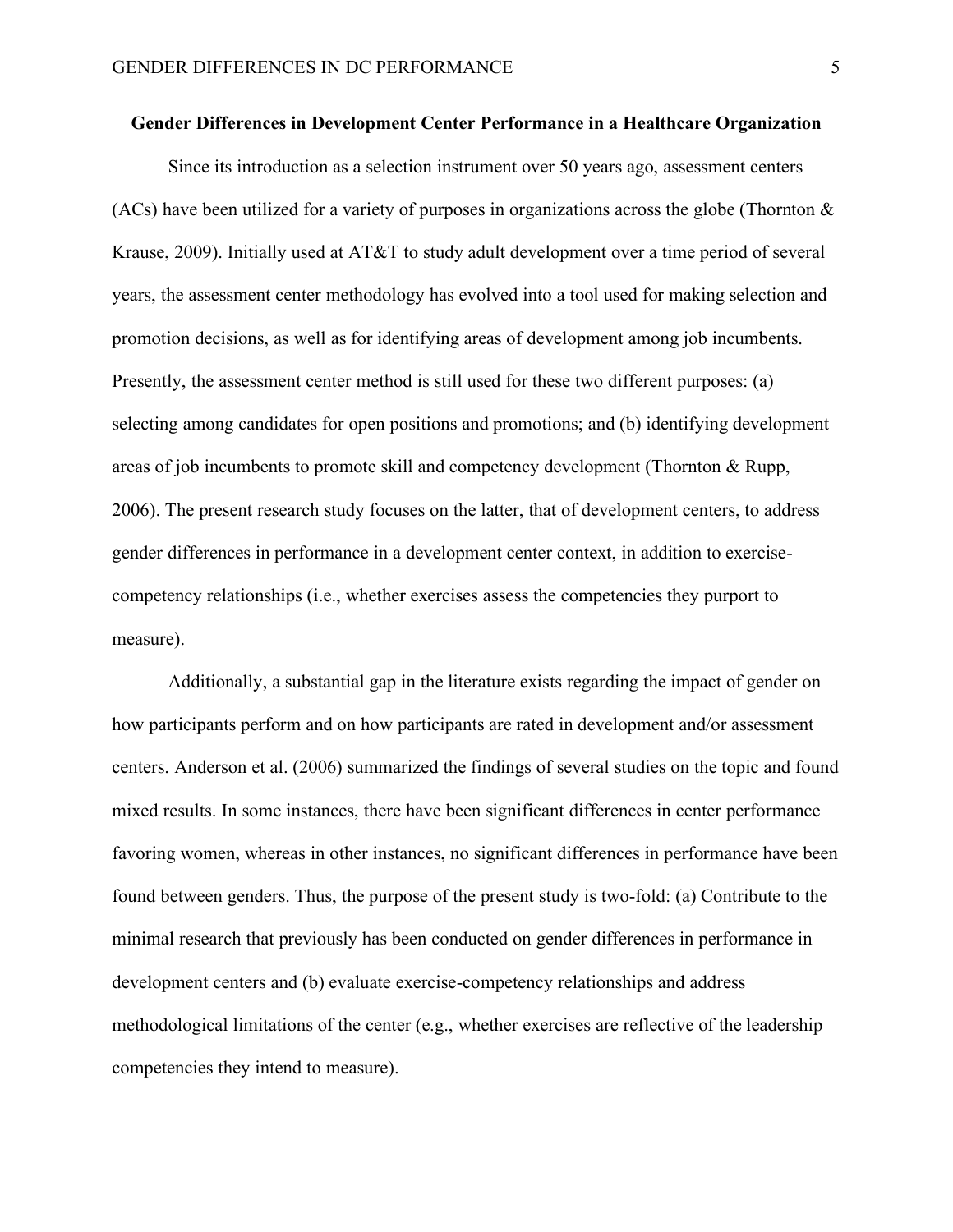# **Development Centers**

A recent application of the assessment center method that has gained widespread popularity over the past 15 years is that of the development center. The development center is best defined as "a collection of workplace simulation exercises and other assessments that provide individuals with practice, feedback, and coaching on a set of developable behavioral dimensions found to be critical for their professional success," (Rupp et al., 2006, p. 78). Rather than used as a tool for personnel decision making, development centers stress experiential learning, feedback, performance improvement, and identification of areas of development on specific, relevant behavioral competencies (Rupp et al., 2006). Individuals in a development center participate in a series of simulations that evaluate skills and competency areas critical for success at or above their current position level. Trained observers evaluate participants on a number of behavioral dimensions across several exercises. Based upon their performance across multiple exercises, participants are provided with strengths and development areas to improve upon through coaching, stretch assignments, and various follow-up training approaches (Thornton & Rupp, 2005). Additionally, Appelbaum, Harel, and Shapiro (1998) noted that development centers are generally considered fair (i.e., job-relatedness between tasks and exercises), objective (i.e., assess actual behavior), and are accepted by participants as a means of evaluating areas of development.

**Behavioral Dimensions and Exercises.** The number of dimensions assessed in development centers ranges from as few as three to as many as nine, with a focus on both interpersonal and intrapersonal characteristics. However, it is important to note that as the number of assessed dimensions increases, the risk of those dimensions becoming indistinguishable also increases (Chan, 1996). This complicates the difficult task that observers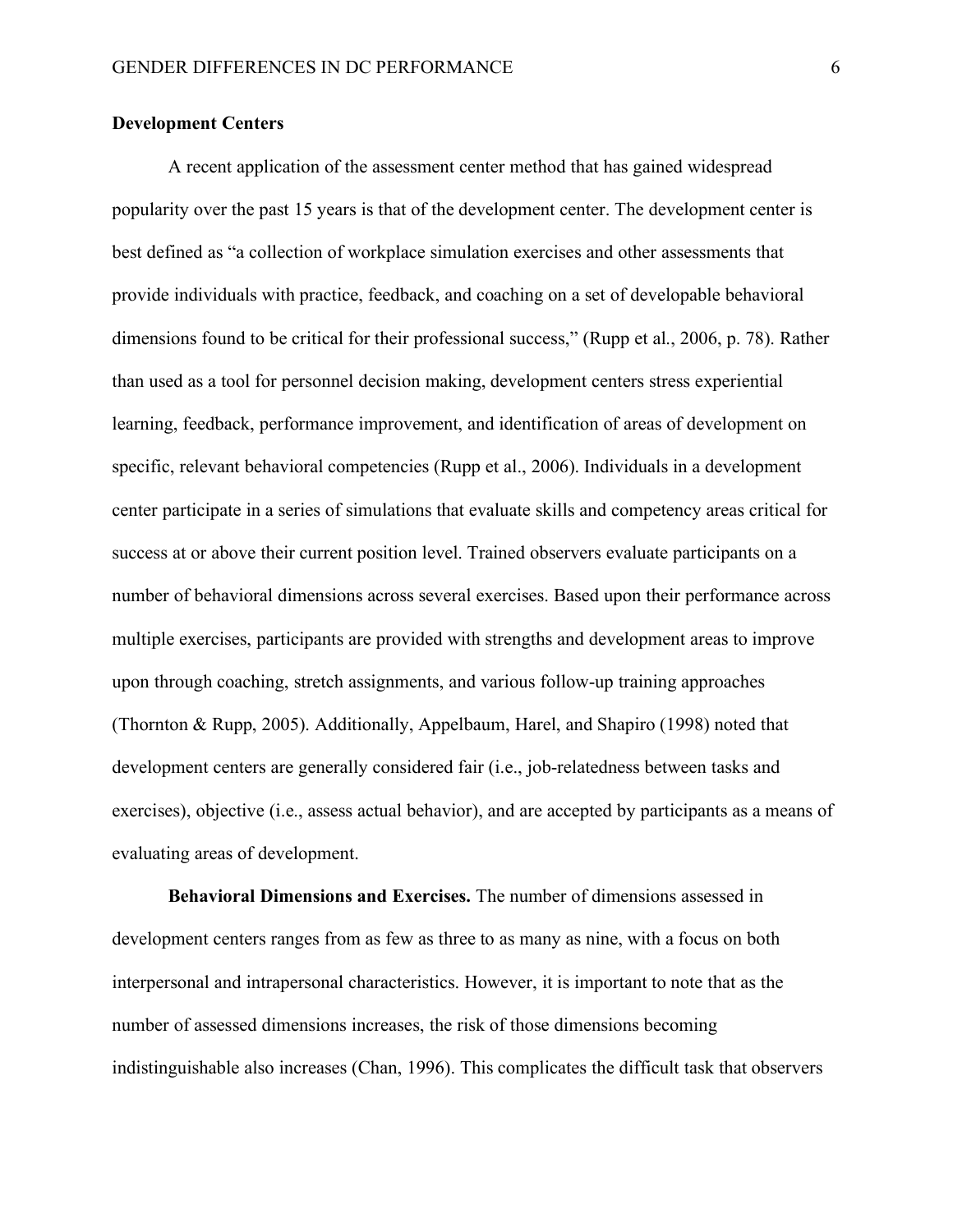have of differentiating one dimension from another, in addition to overtaxing their capacity to process information and to provide specific feedback on a number of dimensions. A metaanalysis conducted by Arthur and colleagues (2003) found evidence for six behavioral dimensions: communication, consideration of others, drive, influencing others, organization and planning, and problem solving. A majority of development center programs tend to evaluate dimensions regarding (a) consideration of others; (b) drive; (c) influencing others; and (d) communication (Anderson et al., 2006). Consideration of others involves the extent to which an individual's actions reflect a consideration for the feelings and needs of others. Drive involves the extent to which an individual maintains a high activity level, sets high performance standards, and expresses desire to advance and develop. Influencing others consists of the extent to which an individual persuades others to do something or adopt a point of view in order to produce desired results. Lastly, communication involves the extent to which an individual conveys oral and written information and responds to challenges effectively (Arthur et al., 2003). Each of these four commonly evaluated dimensions in development centers are representative of the dimensions and exercises in the present study.

In addition to the aforementioned behavioral dimensions, development centers tend to utilize similar exercises and simulations across organizations. Thornton and Krause (2009) conducted a survey of center design and execution, and found the most commonly utilized exercises in development centers to be role plays, presentations, group discussions, and case studies. Additionally, presentations, case studies, and group discussions were found to be used by organizations in development centers at a disproportionately higher rate to that of assessment centers (Thornton & Krause, 2009). The aforementioned exercises common to a majority of development center designs are briefly discussed, in turn.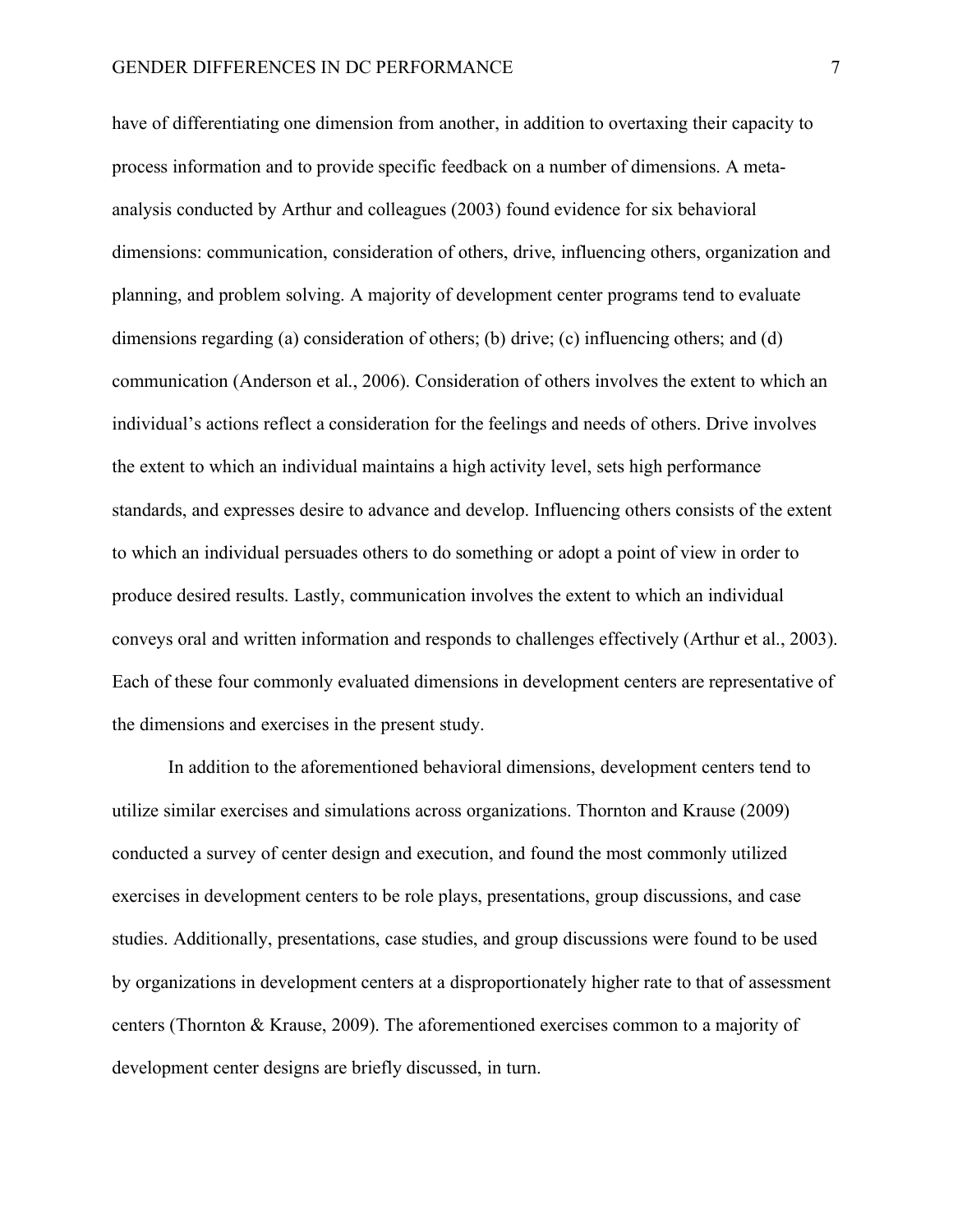Thornton & Rupp (2005) provides a concise overview of the focus and objective of each of these exercises. The exercises present in development centers typically revolve around a business case, in which participants must first read through and analyze the current business situation before participation in any of the simulations (CEB, 2013). In a role play, the participant talks one-on-one with an observer who plays the role of a subordinate, colleague, or customer. The role player is trained to act in a standardized manner, contingent upon the situation, while the participant must resolve the issue at hand. The role play exercise emphasizes oral communication skill, empathy, and problem solving. In presentation exercises, participants make a longer, formal presentation regarding improving business strategy or addressing a business operations-related issue as indicated in the business case. Observers ask questions intended to challenge the participant, and may even place the participant under stress by opposing his/her conclusions or identifying limitations of proposed ideas. The presentation exercise emphasizes oral communication skill and ability to convey ideas coherently under pressure and scrutiny (Thornton & Rupp, 2005). In group discussion exercises, 4-8 participants are given a problem to resolve in a fixed period of time. Participants discuss the problem and prepare recommendations on resolving the issue (e.g., new market venture) that have been endorsed by all participants. Generally, no roles are assigned, and participants cooperate in developing the best solution for the organization as a whole, given the current situation as presented in the business case. The group discussion exercise emphasizes group leadership skills, in addition to problem solving and decision making abilities (Thornton & Rupp, 2005). Each of these commonly used exercises in development centers also are utilized in the present study; the business case is used as background information and the basis for the structure and objectives pertaining to each exercise.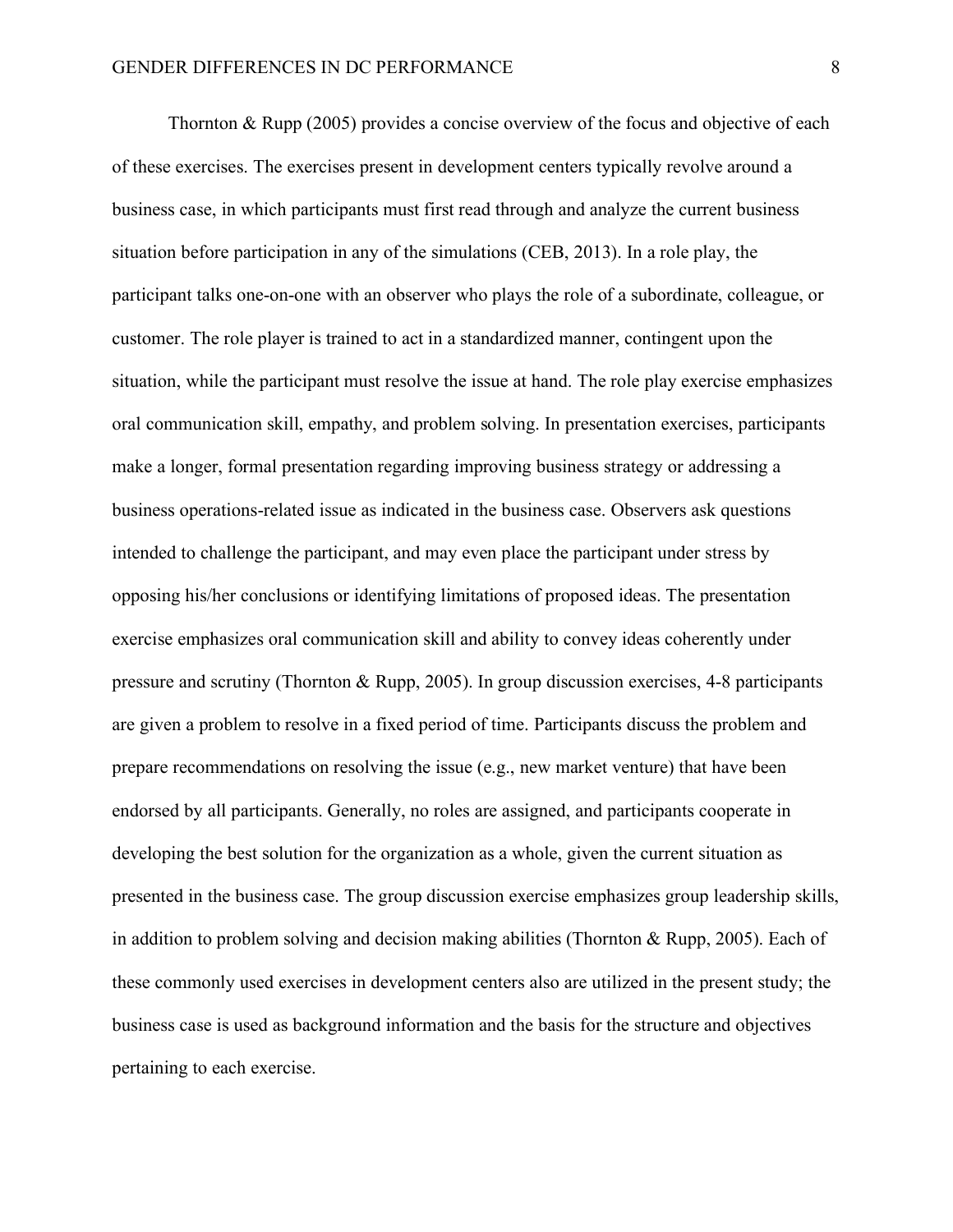**Purpose, Effectiveness, and Best Practices.** The "idea of re-focusing assessment centers on development has been encouraged by a number of new concepts in human resource management – continuous development, the learning organization, and empowerment of individuals and competencies," (Holbeche, 1995, p. 26). As organizations have become everincreasingly learning-oriented and focused on continuous development of human capital, development centers have found their place as a valuable tool used by many organizations worldwide. Appelbaum, Harel, and Shapiro (1998) assert that through precise feedback and a practical on-the-job follow-up of takeaways from the exercises, development centers are a powerful tool in enhancing competencies of an organization and its employee; this is accomplished through reliable, accelerated development within a dynamic, ever-changing business environment.

The purpose of development centers is helping people already in positions to improve their performance. While some assessment centers have "passive candidates" who are only evaluated for selection purposes, development centers tend to have "active participants" who immerse themselves in a collaborative venture with the aid of observers and develop through critical feedback (Adams, 1995). Development centers allow participants to measure their own abilities and skill sets against the organization's criteria, identify development needs, and plan further activities for improvement (Appelbaum, Harel, & Shapiro, 1998). Essentially, development centers renounce notions of "pass" or "fail", provide feedback to participants, and encourage collaboration. Having employees continually strive for excellence and continuous development enables an organization to compete in an ever-changing environment. Additionally, the psychological benefits garnered by the employees (i.e., self-responsibility for development) and the organization (i.e., providing constructive feedback) is mutually beneficial to both parties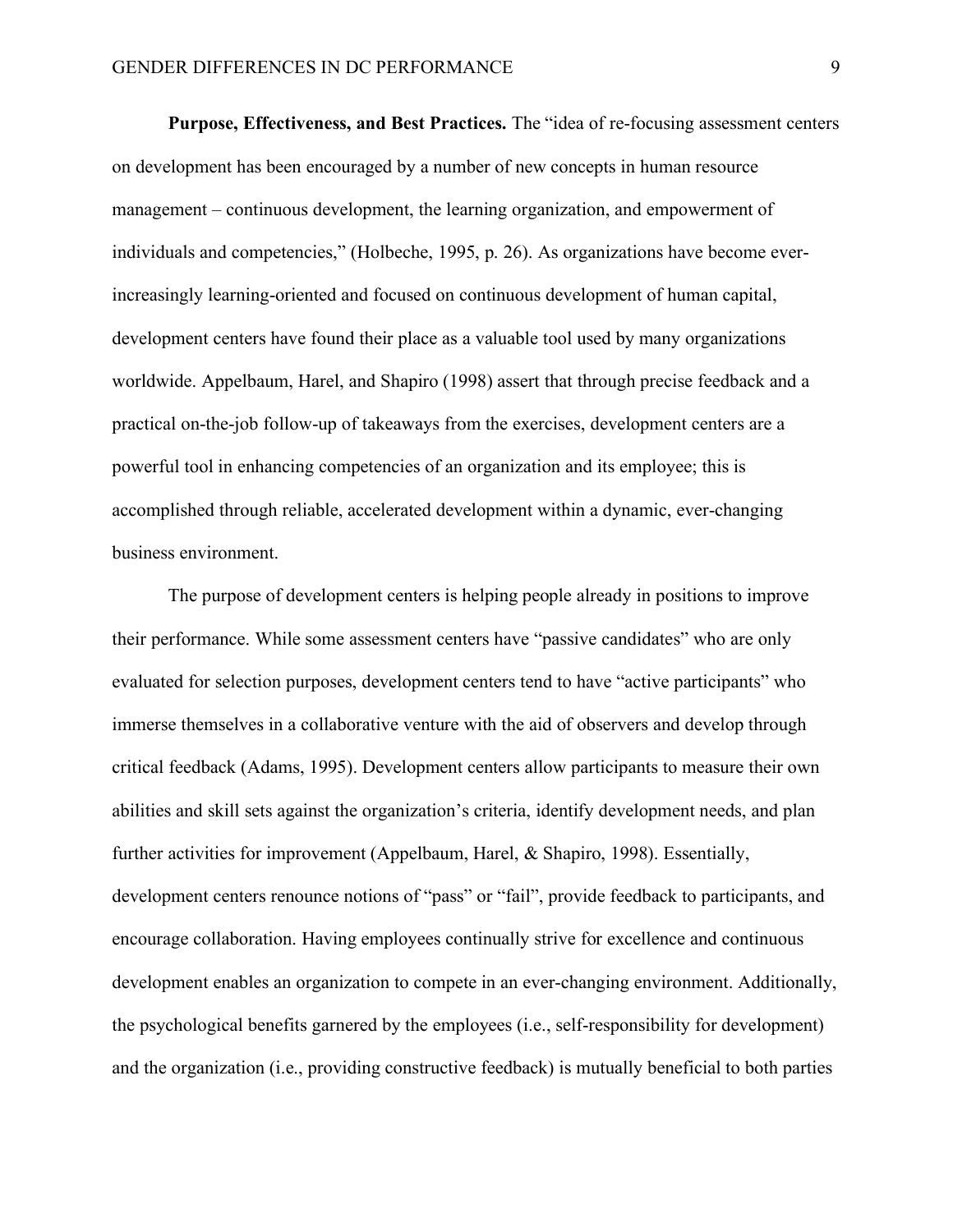(Rupp, Snyder, Gibbons, & Thornton, 2006). Whereas the criterion and focus in assessment centers is predicting future performance, that of development centers is improving upon current performance in the organization.

The effectiveness of a development center is contingent upon a number of conditions. Jones and Whitmore (1995) found that although participation in a center did not necessarily predict promotion into management, following recommended developmental activities after conclusion of the center did relate to eventual promotion. Development centers alone cannot be effective without the implementation of a well-constructed developmental plan. These plans require continuous monitoring, support, and reevaluation as necessary. Thus, development centers result in improved job performance if the following is provided: (a) accurate, clear feedback; (b) direct managerial involvement in planning and development; and (c) development plans for self-managed learning (Appelbaum, Harel, & Shapiro, 1998; Thornton & Krause, 2009). Additionally, evidence of predictive validity in development centers is contingent upon whether dimension proficiency increases over time as a result of the development center itself, as well as subsequent developmental activities (Rupp, Synder, Gibbons, & Thornton, 2006). Follow-up activities may include participation in relevant training, stretch assignments, and job shadowing of those possessing desired skill sets. If development centers are to be an effective means of improving managerial performance, they must be designed in ways that make development most likely—focusing on competencies critical for success, susceptible to change, and believed to be improvable (Rupp et al., 2006).

Furthermore, previous research has identified some best practices in development center design to ensure effectiveness in individual development and improving performance. Thornton and Rupp (2005) assert that the quality of the development center is contingent upon the ability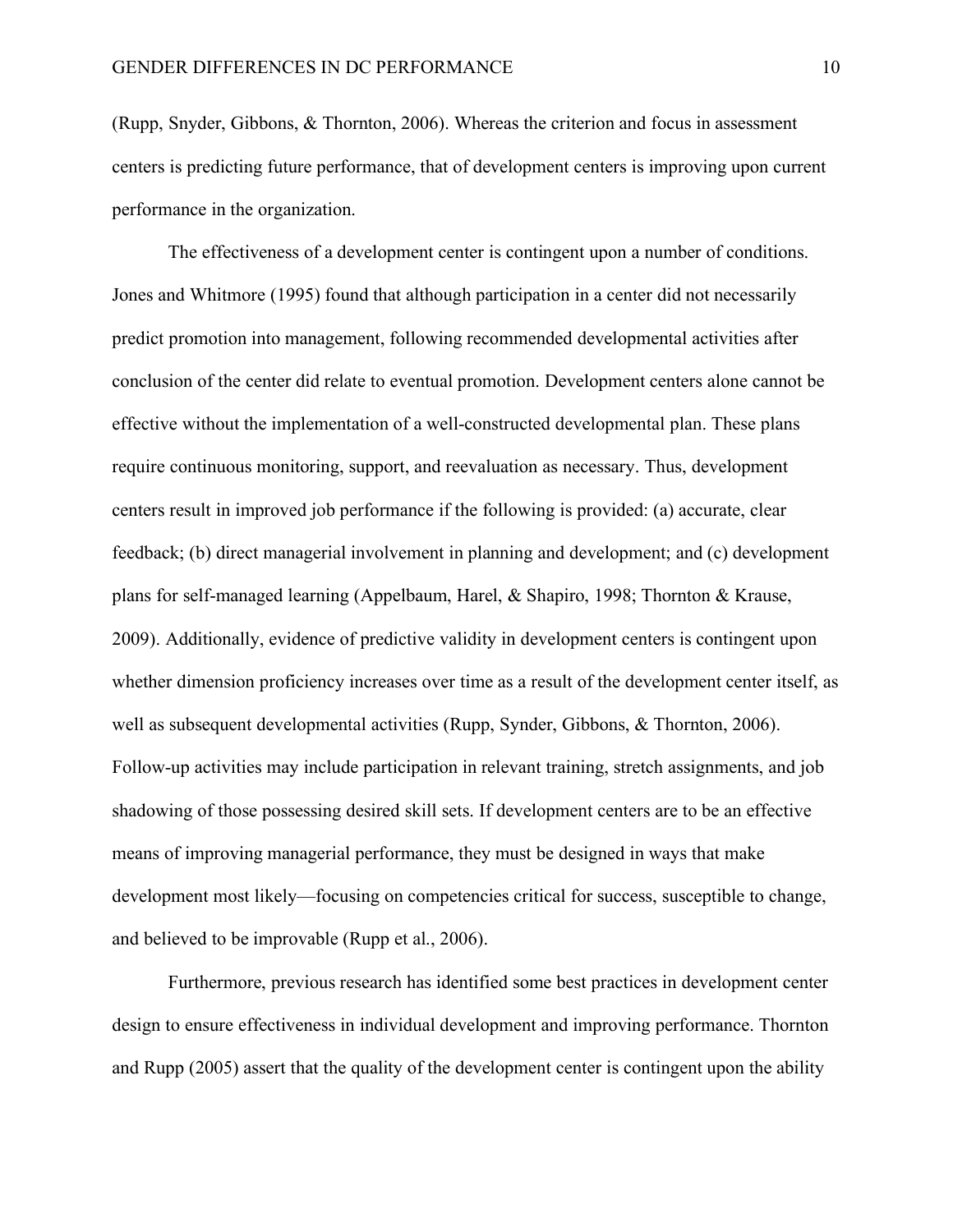of observers to provide meaningful, distinct feedback on each dimension. In development centers, feedback is provided to participants during a feedback session with an assessor and/or a feedback report (Bell & Arthur, 2008). Providing individuals with feedback on their areas of development will result in developmental activities on their part to improve, enhancing their value as an employee to the organization. This highlights the aforementioned point that fewer dimensions is better, as there is minimal chance for conceptual overlap, resulting in easier evaluation by observers. To maximize learning throughout the process, a development center may incorporate elements such as training on the dimensions, experiential learning, selfreflection, and coaching as follow-up activities to the center (Rupp, Synder, Gibbons, & Thornton, 2006). Participants should be encouraged to engage in further development activities following the center to sustain continued efforts of improving themselves on various behavioral dimensions. The effectiveness of development centers is often compromised when follow-up developmental activities are not pursued after the conclusion of the center (CEB, 2013). As Adams (1995) asserts, a development center should be seen as the starting point, and not the end point, of individual development. For true development to occur, the development center process during and after should provide multiple opportunities for practice and feedback that result in actual changes in attitude and behavior.

#### **Gender in Development Centers**

Inconsistent findings in the literature exists regarding the impact of gender on how participants perform and on how participants are evaluated in development and/or assessment centers. Overall, previous studies have produced mixed results. In some studies, males and females have not significantly differed in performance (Moses, 1973; Moses & Boehm 1975; Ritchie & Moses, 1983; Anderson & Thacker, 1985; Shore et al., 1997), whereas in other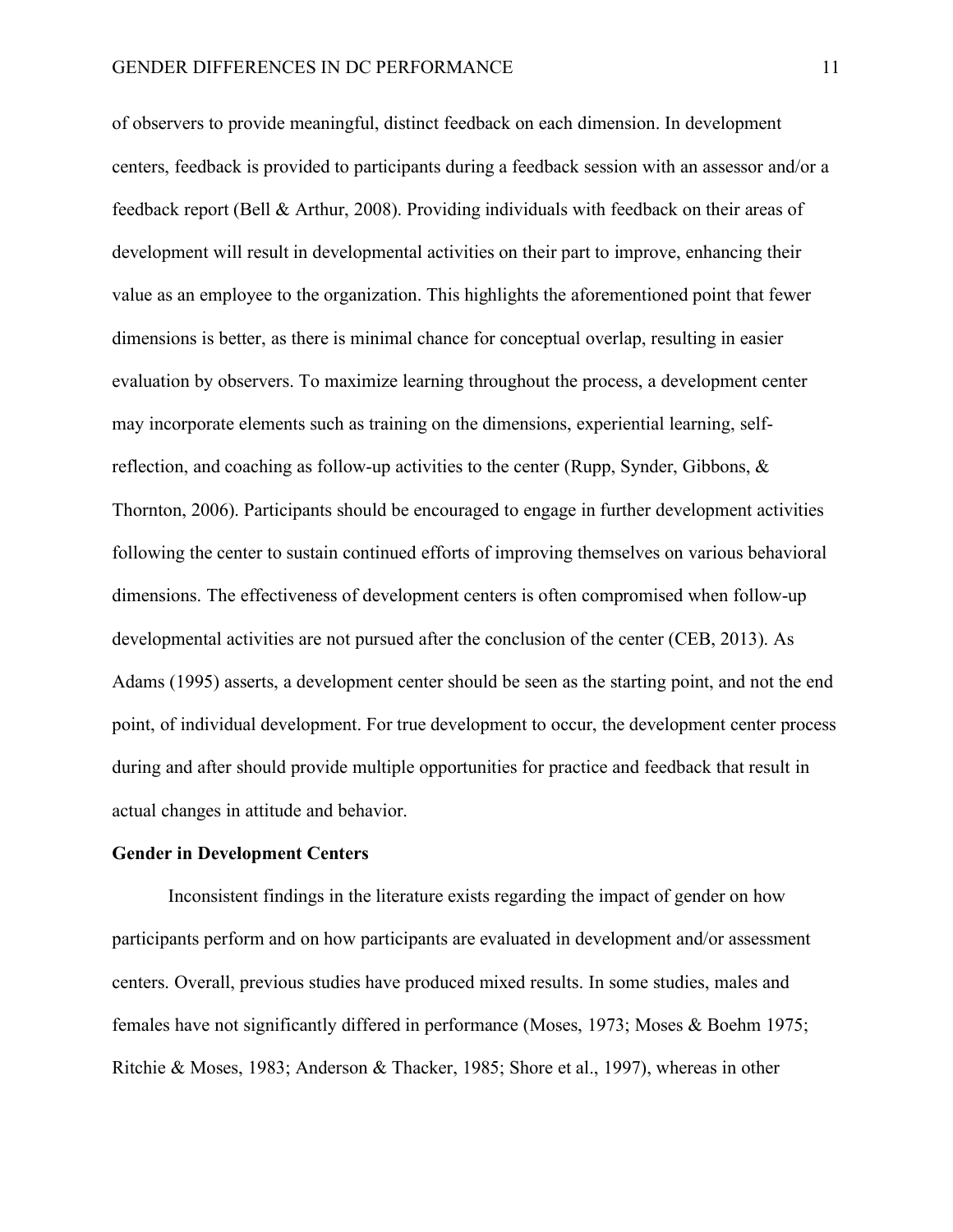studies, females have significantly outperformed males in certain exercises and competency areas (and vice versa) (Schmitt & Hill, 1977; Walsh et al., 1987; Shore, 1992; Schmitt, 1993; Weijerman & Born, 1995; Anderson et al., 2006; Falk & Fox, 2014). Additionally, it is important to recognize that significant results in these instances are often not generalizable; the generalizability of center results pertaining to gender is a function of the meaning and context of the center dimensions and exercises (Anderson et al., 2006). Because exercises and dimensions vary in design, purpose, and structure across centers, a significant finding in one study may not appear in another study, which may explain the inconsistency in results. The following studies regarding gender differences in development and assessment center performance are discussed in turn, highlighting the inconsistent findings obtained from prior research.

**Gender Differences in Performance.** One of the earliest assessment centers was used for the early identification of supervisory potential at the American Telephone and Telegraph Company (Moses, 1973). Men and women participated in a series of exercises, in which an overall rating of management potential was made; each participants was evaluated on the likelihood of his/her overall success as a management candidate. Results indicated no significant differences in promotion ratios between men and women. Additionally, Moses and Boehm (1975) conducted a follow-up study, in which assessment center performance was strongly related to subsequent promotions into management. The assessed dimensions (e.g., organizing and planning, leadership) relating most strongly to subsequent management level were again the same for men and women. Furthermore, Ritchie and Moses (1983) found that overall assessment rating was significantly related to progress in management, and that the success rate of women was comparable to men.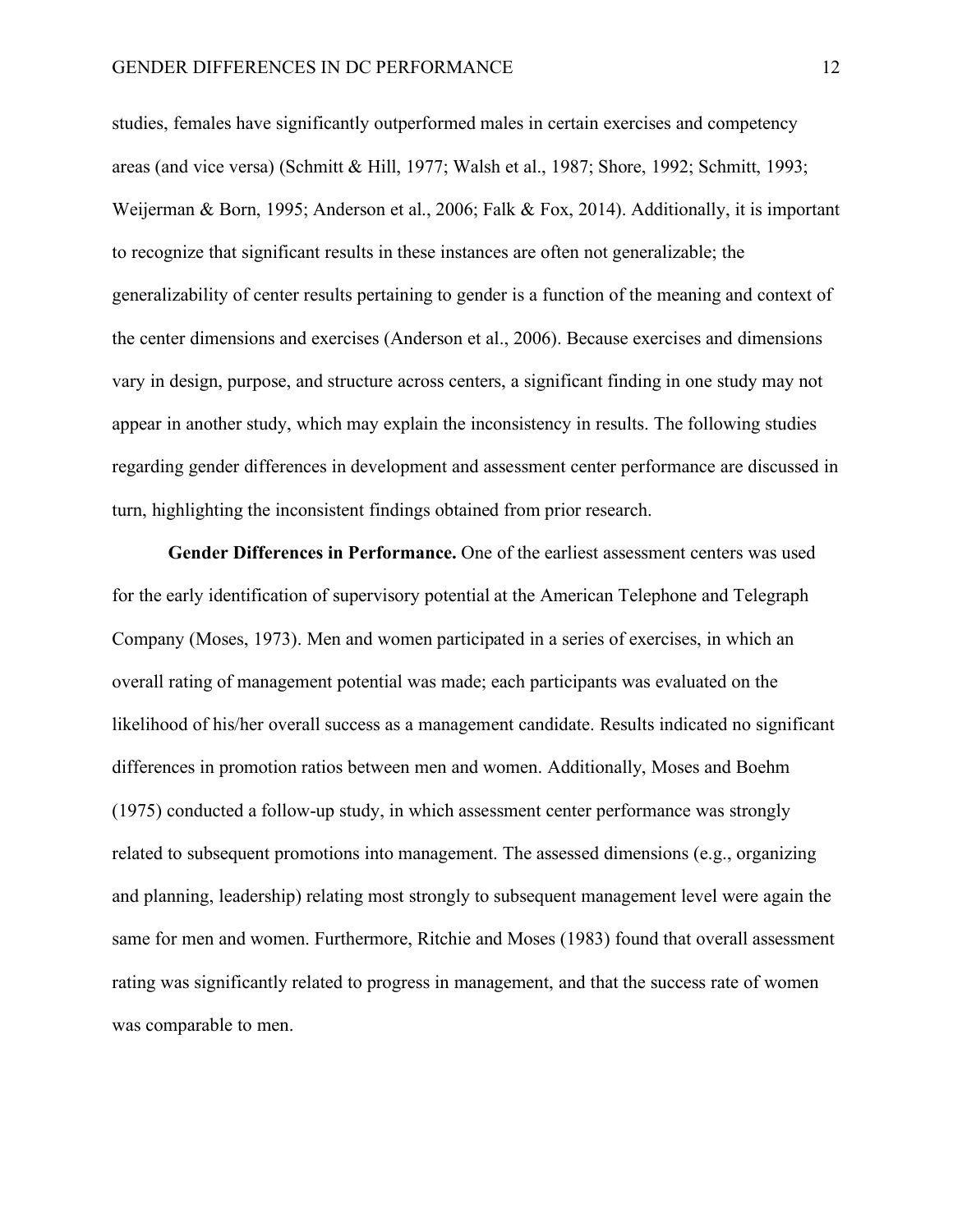Schmitt and Hill (1977) conducted one of the first studies evaluating assessment center differences in performance across race. Minimal effects were found as a result of the race-sex composition of the sample, but some assessment ratings for black women were negatively and significantly correlated with the number of white males in the assessment sample. Additionally, the ratings of white males tended to be higher when the number of white males in the assessment sample increased. Schmitt (1993) conducted an additional study in which participants in an assessment center were evaluated for selection into school administrator positions. Results indicated that women were significantly favored in all assessment center dimensions over men. Additionally, White candidates were significantly favored over Black candidates in nine of twelve behavioral dimensions (Schmitt, 1993).

Walsh, Weinberg, and Fairfield (1987) analyzed assessment center evaluations of candidates for evidence of observer-participant sex effects. Results indicated a significant main effect for participant sex, in that females received higher ratings than males. Additionally, a significant interaction was found with observer and participant sex impacting overall assessment ratings. The all-male observer group in the study rated female participants significantly higher than male participants. The all-male observer group may have been accurately evaluating differences between male and female participants, while the mixed observer group failed to recognize that female participants were in fact more qualified. Additionally, the all-male observer group may have been overly lenient in its evaluation of females (Walsh, Weinberg, & Fairfield, 1987). Furthermore, a meta-analysis conducted by Dean, Roth, and Bobko (2008) of data on assessment center performance showed significant differences between groups. Specifically, White participants significantly outperformed Black participants; Hispanic participants significantly scored higher than White participants; and females, on average, scored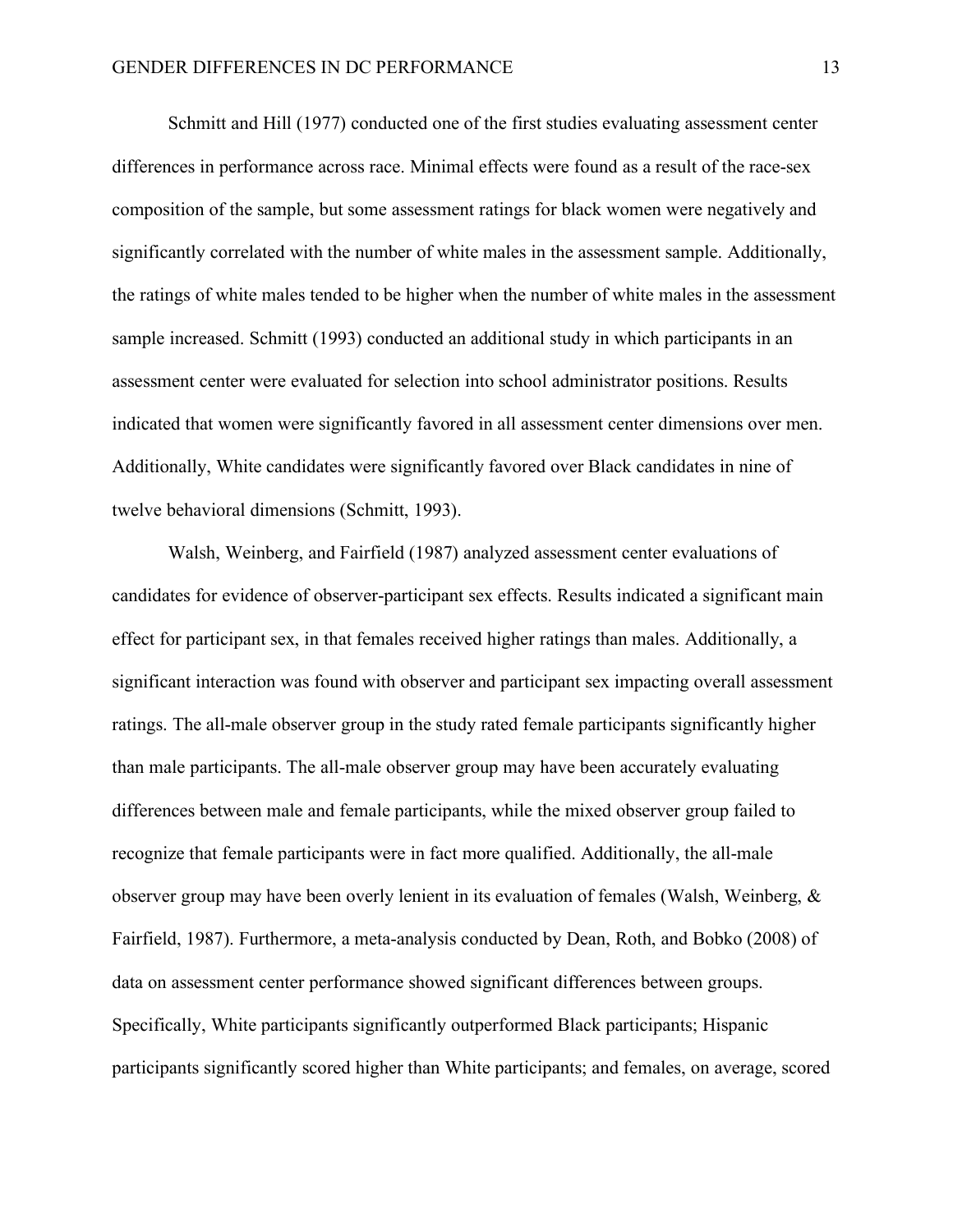higher than males across assessment centers. Additionally, Falk and Fox (2014) investigated the influence of gender and ethnicity compositions of participants on assessment center performance. Results indicated that participants' success was a function of observers' subjective impressions. A higher proportion of female participants was associated with higher scores for males, especially when the proportion of female observers was high (Falk & Fox, 2014). When more female observers were present, and there were more female than male participants, males actually scored higher in the center. Observers from negatively stereotyped groups tend to identify themselves with positively stereotyped participants. Thus, female observers may be more inclined than male observers to view male participants positively due to a positive leadership style associated with masculinity (Falk & Fox, 2014).

Shore, Taschian, and Adams (1997) analyzed development center performance of participants in three role play exercises. Results indicated no significant differences in ratings for male and female participants on any behavioral dimensions. Female observers rated participants of both sexes higher on some dimensions than male observers, but this only occurred in one exercise. Additionally, there were no significant interactions between observer and participant gender for any of the exercises. These findings attest to the fairness of the development center method for the purpose of development (Shore et al., 1997).

Anderson, Lievens, van Dam, and Born (2006) conducted a construct-driven study of gender differences in a leadership-oriented assessment center. Results indicated that female participants were rated significantly higher on constructs reflecting an interpersonally-oriented leadership style (i.e., communication, interaction), as well as on drive and determination. Male participants were rated significantly higher on constructs reflecting a task-oriented leadership style (i.e., problem solving) (Anderson, Lievens, van Dam, & Born, 2006). These findings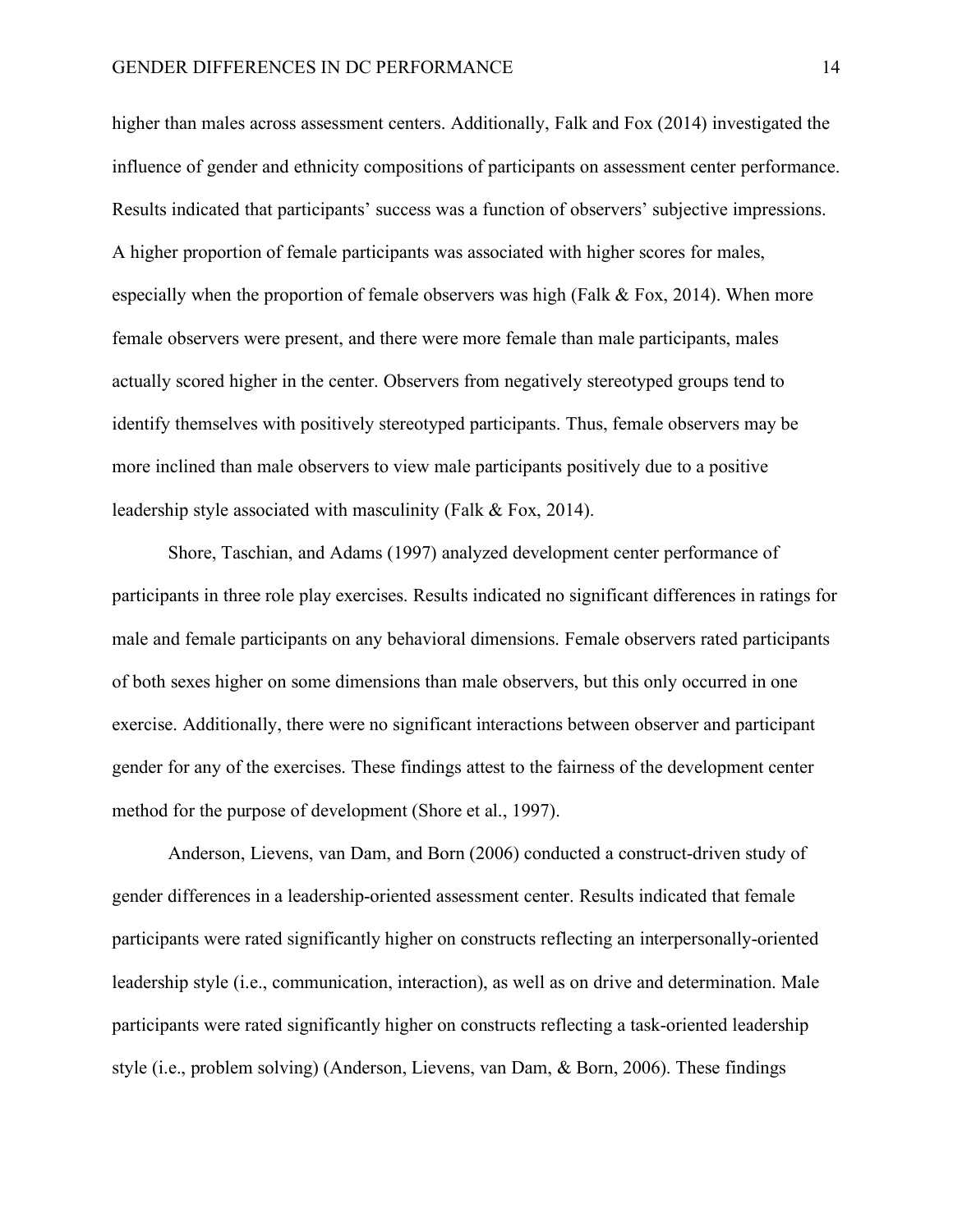suggest that differences in center performance for gender may be a function of varying leadership styles of men and women.

**Gender Differences in Leadership Style.** The inconsistency in performance differences in centers due to gender may be attributable to differences in leadership styles for men and women. Atwater and Roush (1994) examined the impact of gender on upward evaluations (i.e., ratings of leaders or managers made by subordinates). Results indicated that male subordinates rated female leaders lower than they rated male leaders. Male subordinates also rated female leaders lower than female subordinates rated female leaders. Additionally, female subordinates did not rate female leaders higher than male leaders. These differences may be attributable to the nature of men and women's leadership styles (Atwater & Roush, 1994).

A meta-analysis conducted by Eagly and Karau (2001) revealed stereotypical gender differences in task-oriented and interpersonally-oriented leadership style. Task-oriented leaders are concerned with accomplishing assigned tasks by organizing task-relevant constructs, while interpersonally-oriented leaders are concerned with maintaining interpersonal relationships by tending to the morale and welfare of others (Ritter & Yoder, 2004). In the meta-analysis, men emerged more often as task-oriented leaders who displayed directive and controlling leadership styles. Men are more motivated to work in a competitive environment, exert an assertive role, and stand out from the group (Eagly & Karau, 2001). Women, on the other hand, emerge more often as interpersonally-oriented leaders who facilitate interpersonal relations and contribute to good morale. These meta-analytic findings support the notion of role congruity theory, which states that people are expected to engage in activities consistent with their gender roles (Eagly & Karau, 2002; Ritter & Yoder, 2004). Violations of these gender stereotypes may lead to lower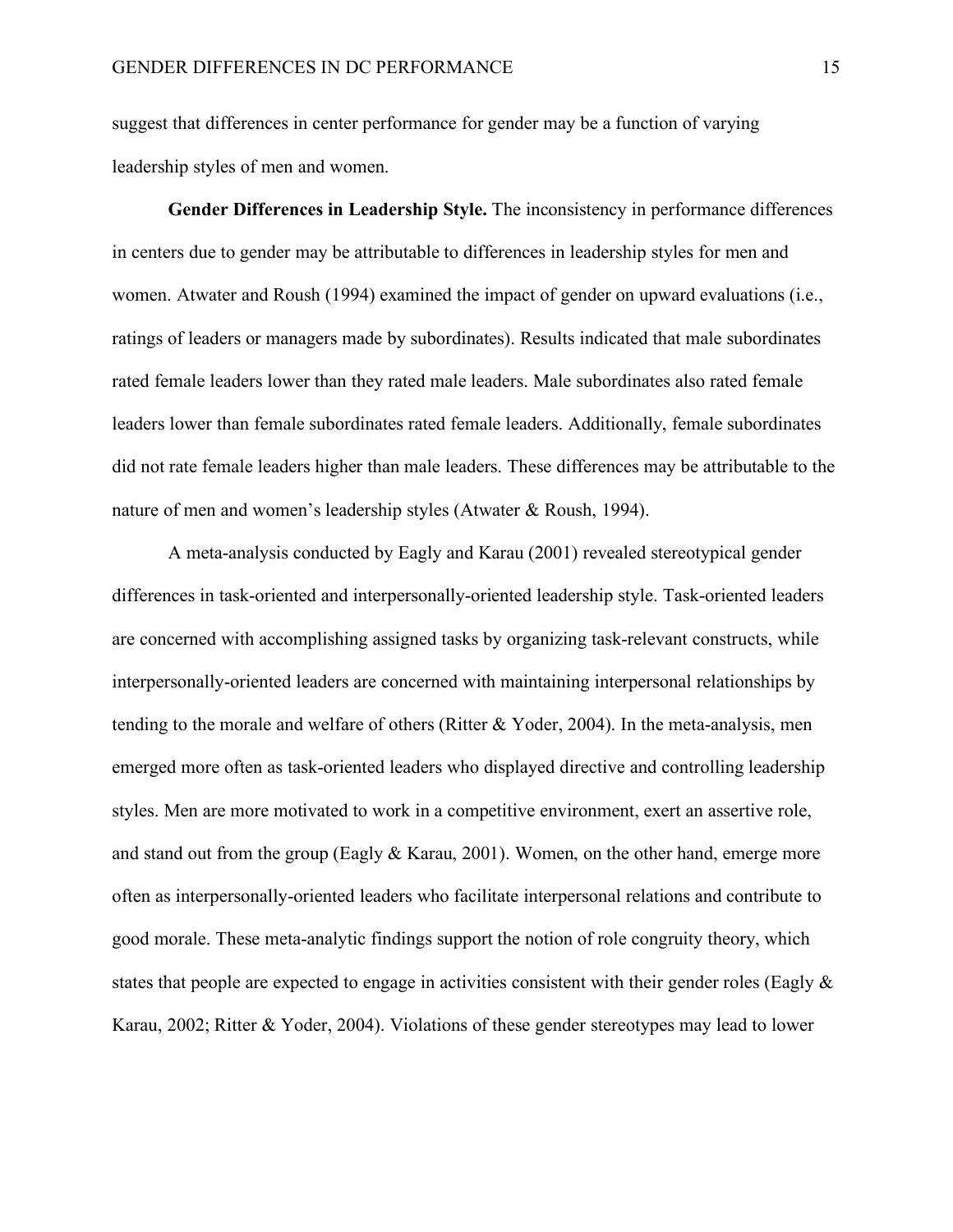performance evaluations of women or men. For example, if a woman acts in a certain manner during a center exercise counter to her gender stereotype, she may be evaluated lower as a result.

Counter to rule congruity theory, expectancy violation theory states that behaviors that violate gender stereotypes will actually be more positively evaluated (Eagly & Karau, 2001). Violations of these gender stereotypes may lead to higher performance evaluations of women or men. For example, if a woman acts in a certain manner during a center exercise counter to her gender stereotype, she may be evaluated higher as a result. Thus, differences in exercise and dimension performance in development and/or assessment centers may be attributable to differences in leadership styles for men and women.

**Individual Differences in Development.** Aside from the potential of observer bias and differences in leadership style influencing participant performance in development and/or assessment centers, it is important to be cognizant of individual differences that moderate development. A meta-analysis by Collins and colleagues (2003) found overall center ratings to be significantly related to cognitive ability (.67), extraversion (.50), emotional stability (.35), openness (.25), and agreeableness (.17). Thus, cognitive ability, personality factors, and the ability to regulate one's emotions may moderate development, and impact the ratings that participants receive in a center. The possibility of participants' differential ratings of performance in a development center due to cognitive ability and/or inherent personality characteristics is a potential factor that could impact their results (Rupp, Snyder, Gibbons, & Thornton, 2006). To be specific, differences in ratings that participants receive in a center may be a function of their cognitive ability and varying personality traits.

To summarize the state of the literature on gender differences in performance in development centers, previous research indicates mixed results. Many studies have found no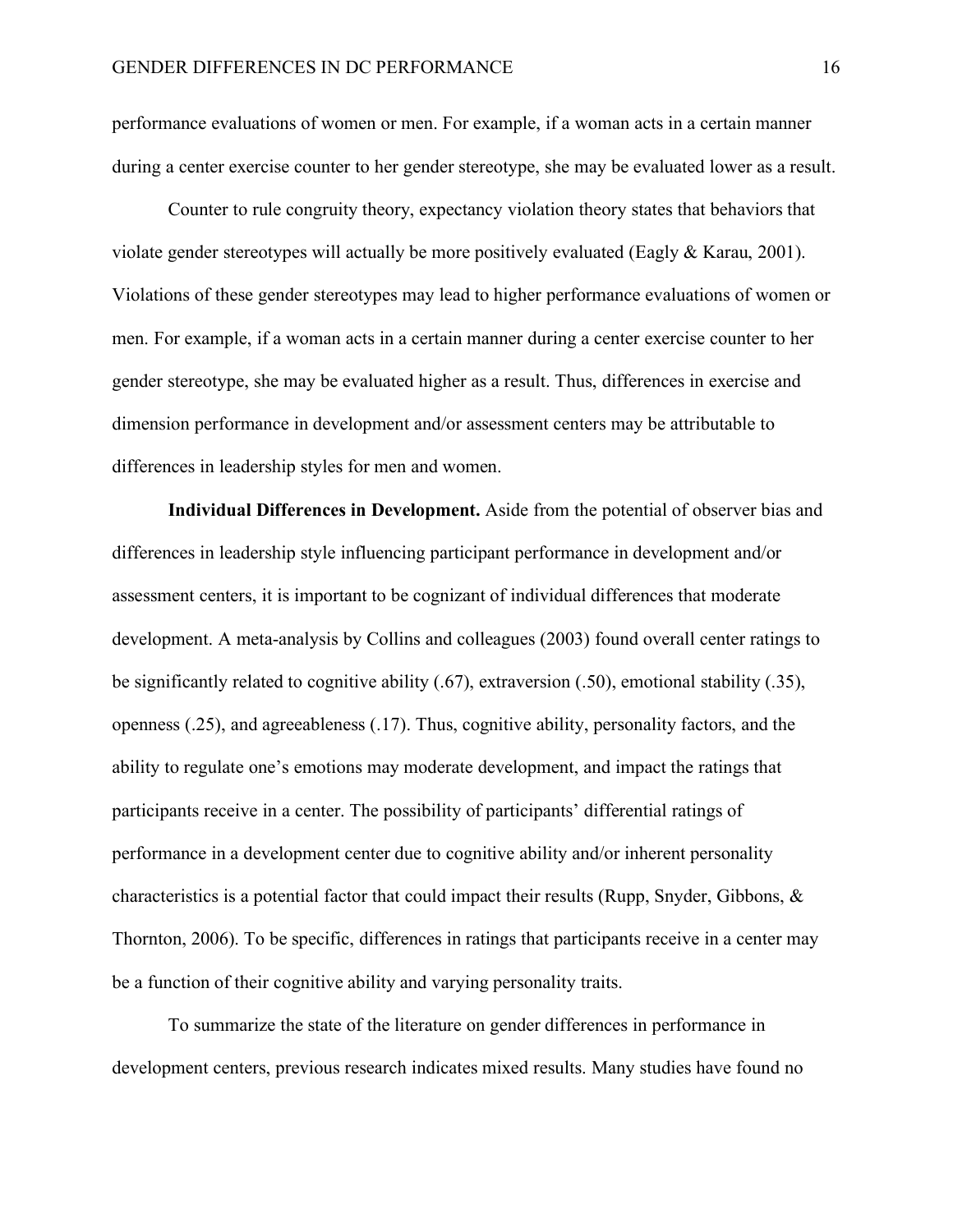significant differences between males and females in their performance on exercises or across behavioral dimensions (Moses, 1973; Moses & Boehm, 1975; Ritchie & Moses, 1983; Anderson & Thacker, 1985; Shore et al., 1997). However, several studies have found females to perform significantly better than males in certain behavioral dimensions or exercises, and vice versa (Schmitt & Hill, 1977; Walsh et al., 1987; Shore, 1992; Schmitt, 1993; Weijerman & Born, 1995; Anderson et al., 2006; Falk & Fox, 2014). Additionally, significant differences in performance across gender may be due to a variety of reasons, such as cognitive ability and personality (Collins et al., 2003), or varying leadership styles between men and women (Anderson et al., 2006).

#### **Present Study**

Overall, previous findings in the literature regarding the impact of gender on how participants perform and on how participants are evaluated in development and/or assessment centers are inconsistent; these studies have produced mixed results. In some studies, males and females have not significantly differed in performance (Moses, 1973; Moses & Boehm 1975; Ritchie & Moses, 1983; Anderson & Thacker, 1985; Shore et al., 1997), whereas in other studies, females have significantly outperformed males in certain exercises and competency areas (and vice versa) (Schmitt & Hill, 1977; Walsh et al., 1987; Shore, 1992; Schmitt, 1993; Weijerman & Born, 1995; Anderson et al., 2006; Falk & Fox, 2014). Additionally, minimal research has assessed differences in performance by gender in development centers; much of the literature has focused solely on assessment centers.

Thus, the purpose of the present study is two-fold: (a) Evaluate exercise-competency relationships and address methodological limitations of the center (e.g., whether exercises are reflective of the leadership competencies they intend to measure) and (b) contribute to the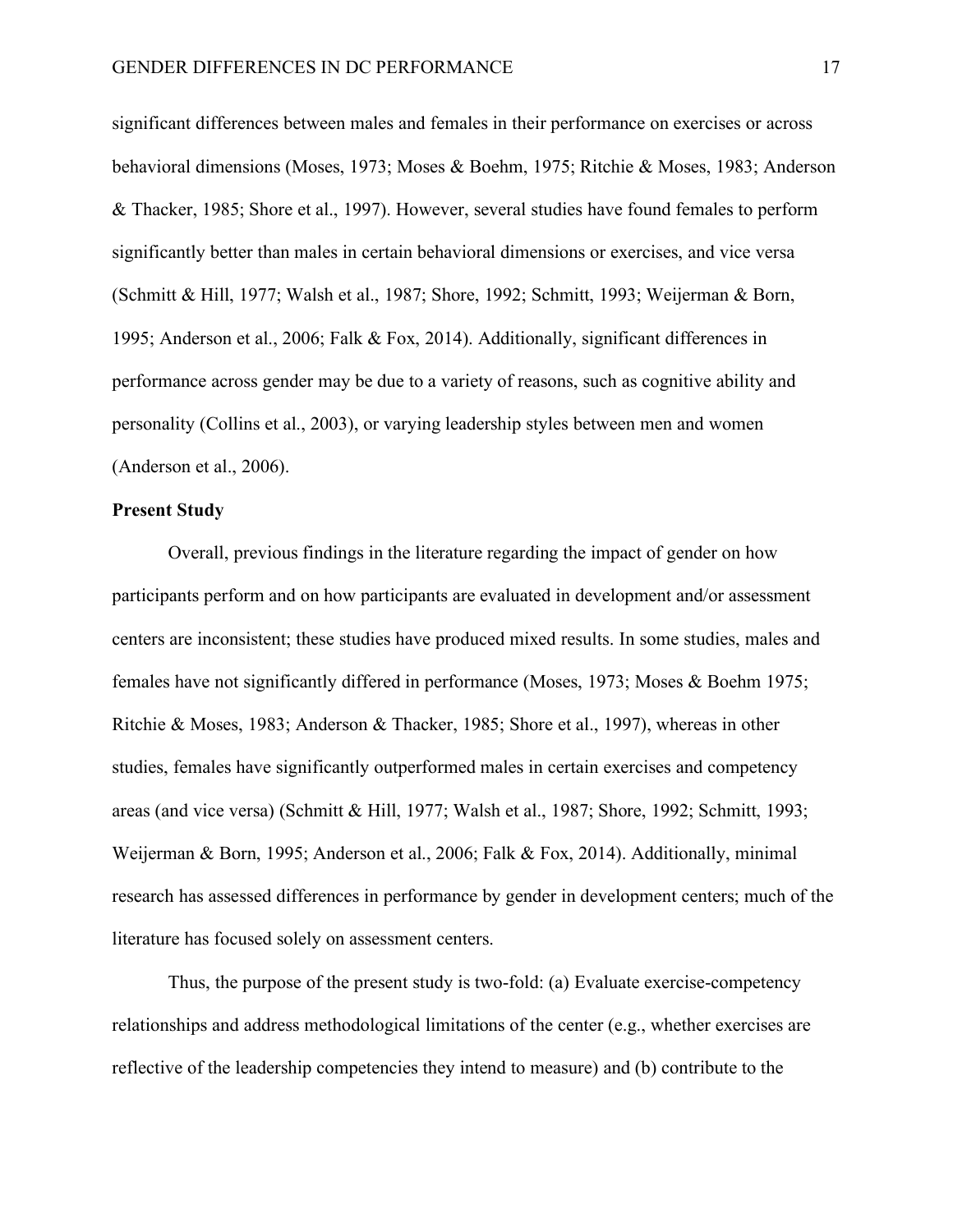minimal research that previously has been conducted on gender differences in performance in development centers. The following questions are founded on research on development centers, performance in development centers, and gender differences in performance. As many of these are exploratory, several are framed as research questions, rather than hypotheses.

*Research Question 1*. Which exercise has the greatest impact on overall performance in each competency area?

*Research Question 2*. Which exercise has the greatest impact on overall performance in the development center?

*Research Question 3*. Which competency has the greatest impact on overall performance in the development center?

*Research Question 4.* Are there any differences in performance on any of the competency areas between cohorts that have participated in the center?

*Research Question 5.* Are there any differences in performance on any of the exercises between cohorts that have participated in the center?

*Research Question 6*. Is there a significant difference between male and female participants on overall center performance?

*Hypothesis 6a*. Females will have a higher overall development center rating than males. *Research Question 7.* Is there a significant difference between male and female participants on competency performance?

*Hypothesis 7a*. Females will have a higher rating than males on the Driven Practical Operator, True Collaboration, and Enterprise Steward competencies.

*Hypothesis 7b*. Males will have a higher rating than females on the Courageous Marketplace Leader and Enterprise Citizen competencies.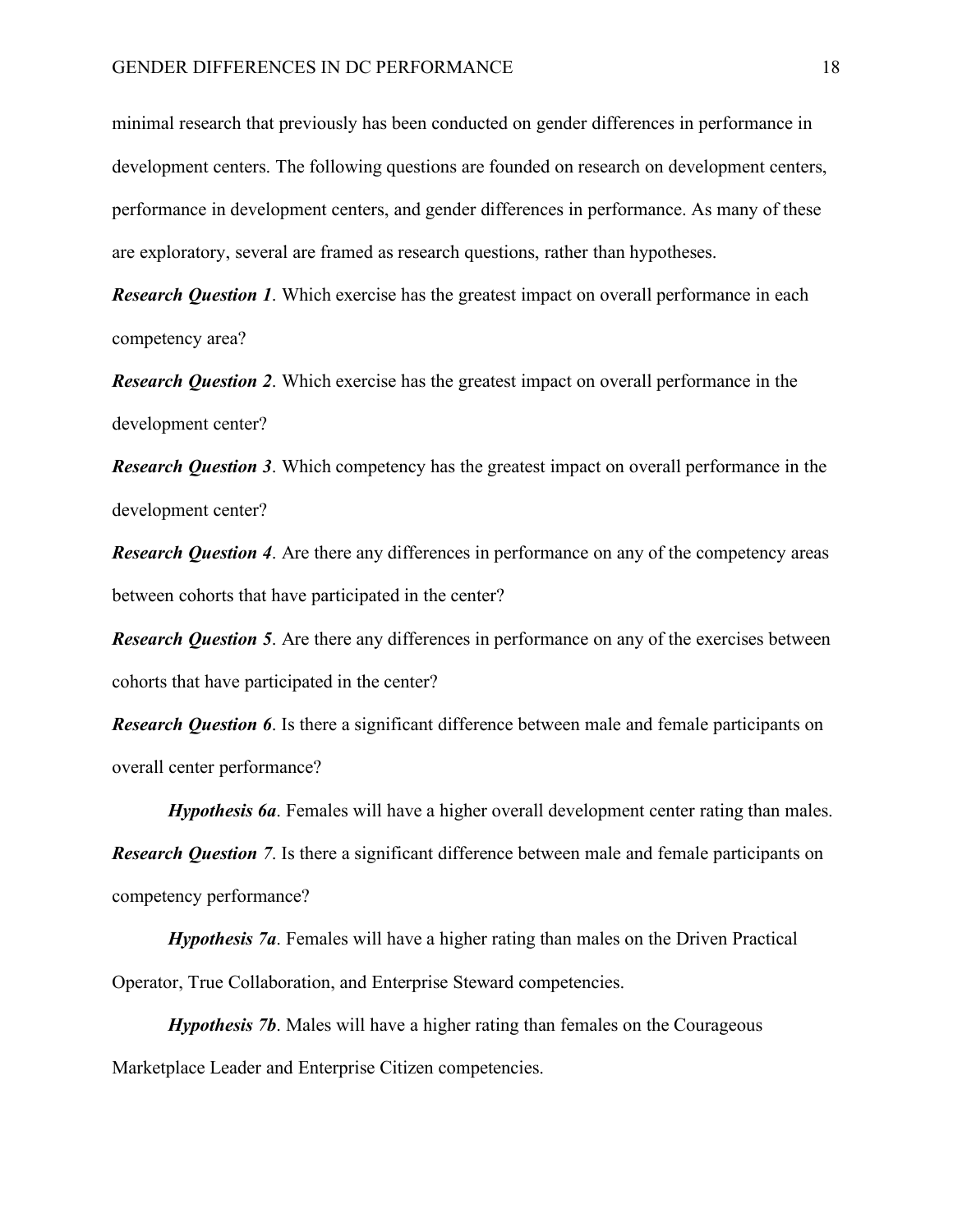*Research Question 8*. Is there a significant difference between male and female participants on exercise performance?

*Hypothesis 8a*. Females will have a higher rating than males on the Conflict Resolution and Employee Conversation exercises.

*Hypothesis 8b.* Males will have a higher rating than females on the Board Presentation and Town Hall Presentation exercises.

*Hypothesis 8c.* Females will have a higher rating than males on the Strategy Discussion and Integration Planning exercises.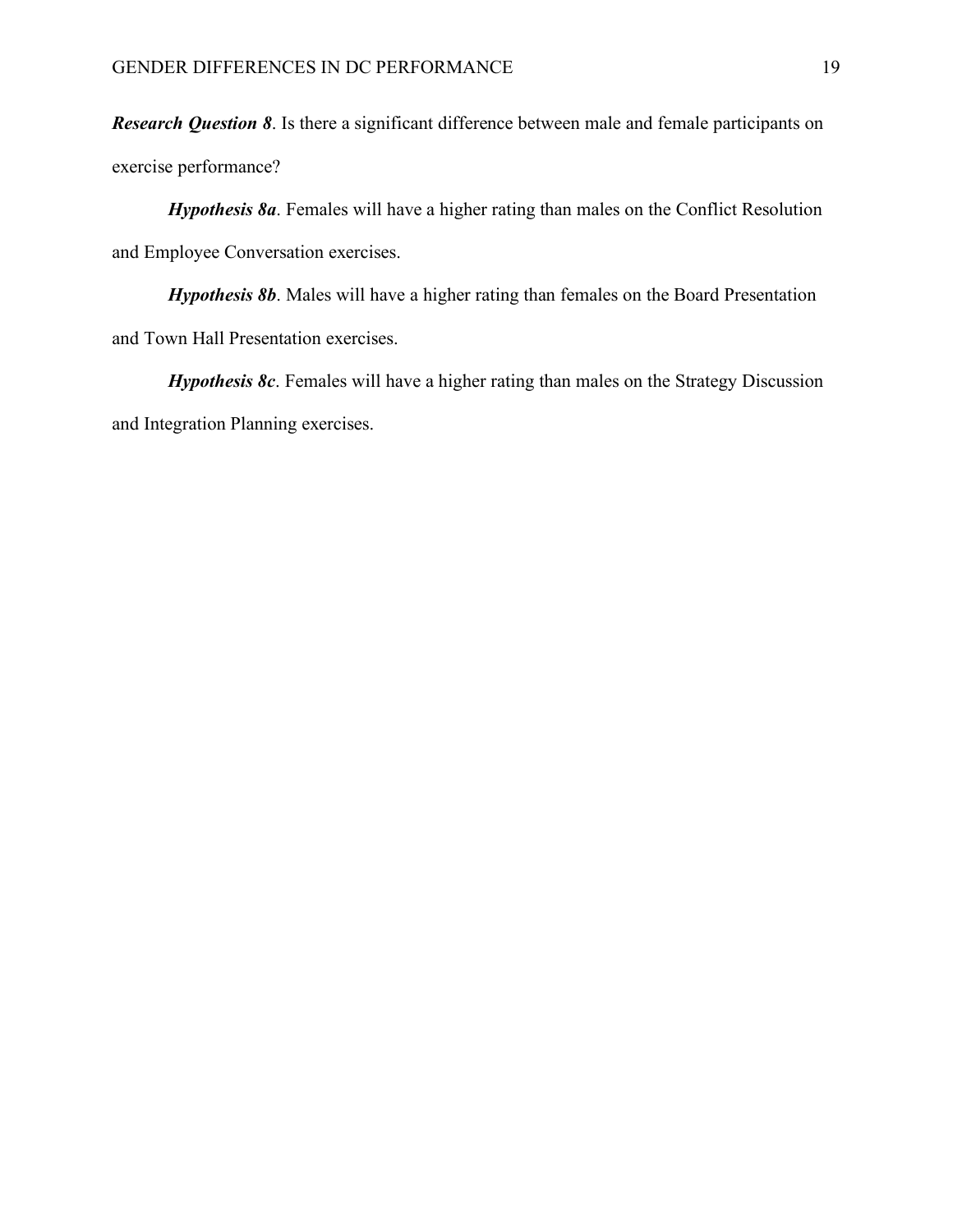#### Method

# **Participants**

Participants were 199 executives (126 men, 73 women) from six development center cohorts. Centers were conducted between November 2015 and October 2017. At the time of their involvement in the center, each participant was employed in various executive positions within different divisions of a large healthcare organization. Participants did not volunteer to participate in the development center, but rather were selected into a cohort based upon supervisor referral or nomination. Cohorts were comprised of anywhere between 27 and 36 participants.

#### **Measures**

Participants were assessed on a variety of exercises and leadership competencies. The same exercises and competency areas were generally used across each center and participating cohort. Descriptions of exercises on which all participants were assessed are provided in Table 1. Descriptions of the leadership competencies are provided in Table 2.

Table 1

| <b>Development Center Exercises</b> |                             |  |  |  |
|-------------------------------------|-----------------------------|--|--|--|
| Exercise                            | Description                 |  |  |  |
| <b>Board Presentation</b>           | Presentation                |  |  |  |
| <b>Strategy Discussion</b>          | Leaderless Group Discussion |  |  |  |
| <b>Employee Conversation</b>        | Role Play                   |  |  |  |
| <b>Integration Planning</b>         | Leaderless Group Discussion |  |  |  |

Table 2

*Development Center Competencies*

Conflict Resolution Role Play Town Hall Presentation Presentation

| Leadership Competency            | Description                                                                                                                                                                                      |
|----------------------------------|--------------------------------------------------------------------------------------------------------------------------------------------------------------------------------------------------|
| <b>Driven Practical Operator</b> | Drives and implements solutions that advance the entire<br>enterprise; Fosters and focuses on execution and practical<br>implementation; Drives processes that support change and<br>innovation. |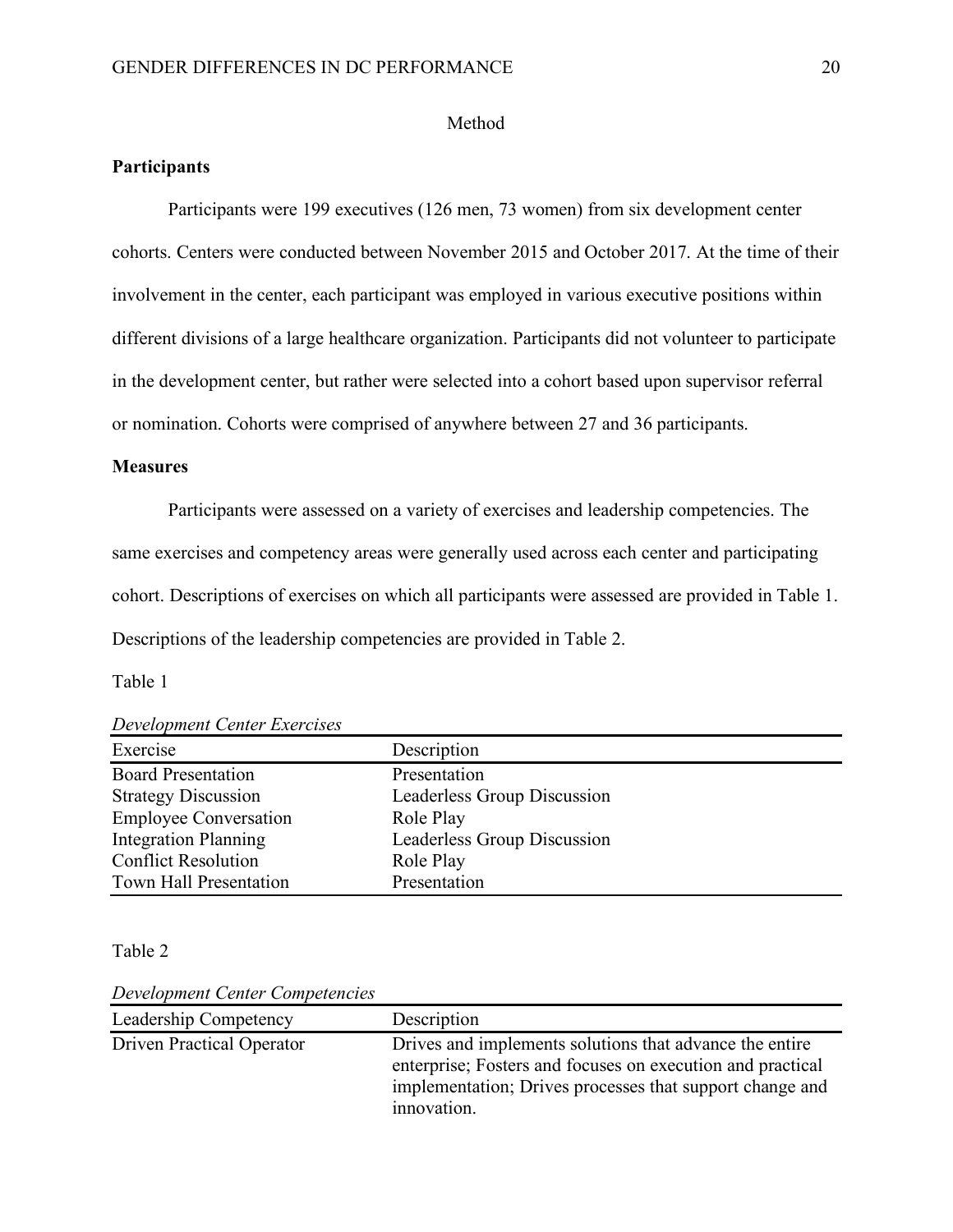| Courageous Marketplace Leader | Challenges the status quo; Explores and fosters creative and<br>innovative solutions; Clearly and courageously articulates                                                                                                                         |
|-------------------------------|----------------------------------------------------------------------------------------------------------------------------------------------------------------------------------------------------------------------------------------------------|
|                               | the need for change; Calculates the risk and reward to the<br>enterprise.                                                                                                                                                                          |
| Enterprise Citizen            | Understands, anticipates, and analyzes the full scope of<br>decisions and potential actions that will impact the entire<br>enterprise; Establishes priorities based on enterprise-wide<br>needs; Balances internal and external needs in decision- |
| True Collaboration            | making.<br>Establishes positive relationships and creates synergies that<br>span across business segments; Seeks input from others;                                                                                                                |
|                               | Leverages logic and influence to inspire others to action;<br>Communicates authentically both internally and externally.                                                                                                                           |
| Thoughtful Enterprise Steward | Understands the importance of human capital; Takes<br>accountability for talent development and retention;<br>Coaches and empowers others to reach their full potential.                                                                           |

# **Development Center Design and Scoring Protocol**

The centers were designed to measure performance at a level above that of the participants' current position in the organization. Centers were conducted over a three-day period, with two days of assessment and one day dedicated to feedback and development planning. Exercises consisted of presentations (based on a business case), leaderless group discussions, and role plays. Three leadership competencies were evaluated within each exercise, such that each competency was evaluated three or four times across different exercises. Table 3 provides a summary of the leadership competencies evaluated by each exercise.

There were at least two observers per exercise. Observer teams were comprised of a mix of internal and external individuals. All observers participated in a half-day training session prior to the start of the center. Observers rotated, such that participants were evaluated from multiple assessments by different observers in multiple exercises. During each exercise, observers consulted behavioral marker guides and indicated whether they observed the participant exhibit a given behavior during that exercise. Following each exercise, observers independently evaluated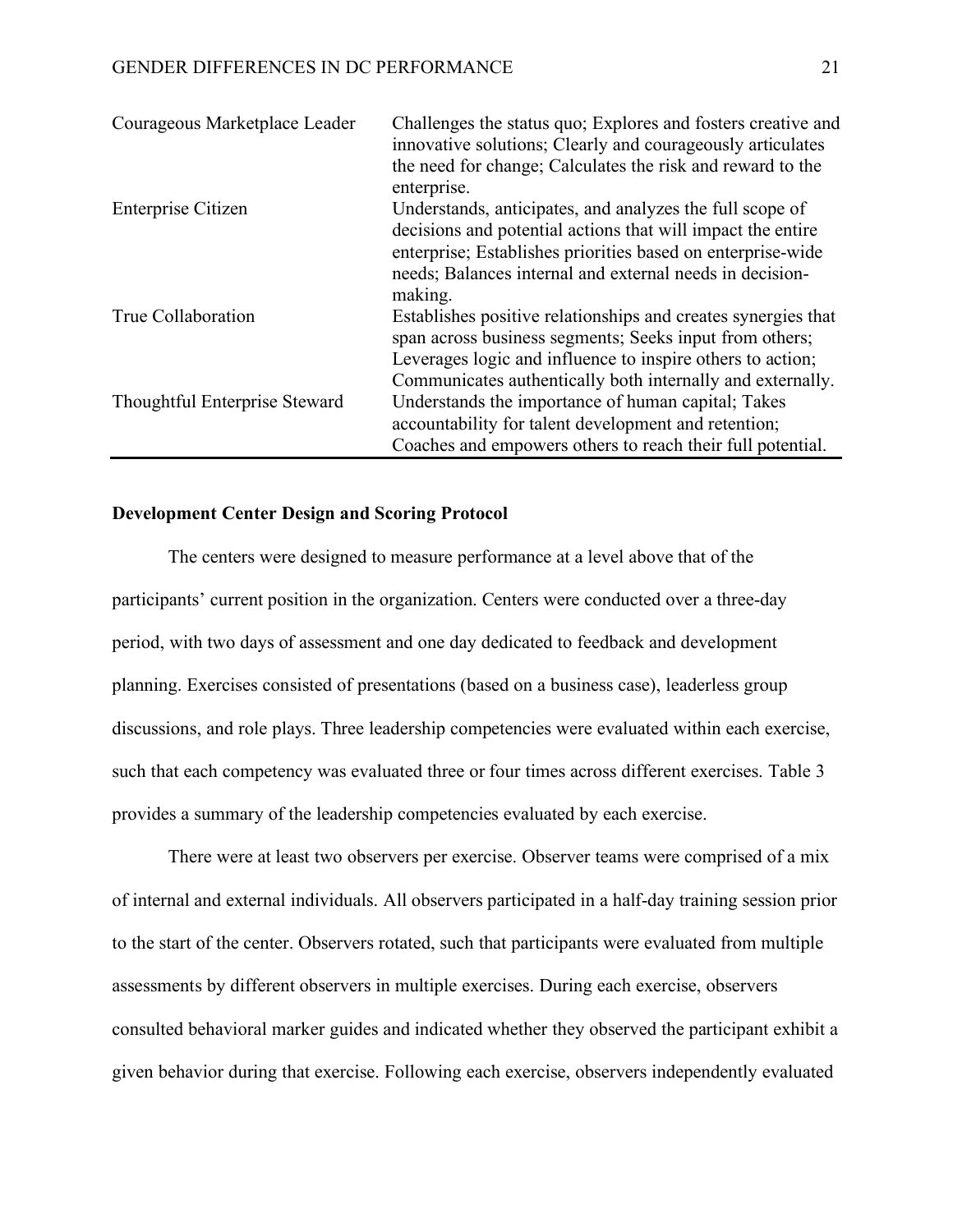the participant's proficiency on specific leadership competencies on a scale of 1 (development area) to 5 (exceptional). Observers then calibrated and adjusted their independent ratings to establish consistency, so that all ratings fell within one point of each other. Observer ratings were captured for every competency measured within each exercise, although no exercise assessed every competency. Observer ratings were aggregated and averaged to determine an overall rating for each exercise and for each competency.

### Table 3

| $\epsilon$ , $\epsilon$ , $\epsilon$ , $\epsilon$ , $\epsilon$ , $\epsilon$ , $\epsilon$ , $\epsilon$ , $\epsilon$ , $\epsilon$ , $\epsilon$ , $\epsilon$ , $\epsilon$ , $\epsilon$ , $\epsilon$ , $\epsilon$ , $\epsilon$ , $\epsilon$ , $\epsilon$ , $\epsilon$ , $\epsilon$ , $\epsilon$ , $\epsilon$ , $\epsilon$ , $\epsilon$ , $\epsilon$ , $\epsilon$ , $\epsilon$ , $\epsilon$ , $\epsilon$ , $\epsilon$ , $\epsilon$ , $\epsilon$ , $\epsilon$ , $\epsilon$ , $\epsilon$ , $\epsilon$ , |                                 |                                     |                       |                       |                                     |
|--------------------------------------------------------------------------------------------------------------------------------------------------------------------------------------------------------------------------------------------------------------------------------------------------------------------------------------------------------------------------------------------------------------------------------------------------------------------------------------------------|---------------------------------|-------------------------------------|-----------------------|-----------------------|-------------------------------------|
|                                                                                                                                                                                                                                                                                                                                                                                                                                                                                                  | Leadership Competencies         |                                     |                       |                       |                                     |
| Exercises                                                                                                                                                                                                                                                                                                                                                                                                                                                                                        | Driven<br>Practical<br>Operator | Courageous<br>Marketplace<br>Leader | Enterprise<br>Citizen | True<br>Collaboration | Thoughtful<br>Enterprise<br>Steward |
| Board<br>Presentation                                                                                                                                                                                                                                                                                                                                                                                                                                                                            | $\ast$                          | $\ast$                              | $\ast$                |                       |                                     |
| Strategy<br>Discussion                                                                                                                                                                                                                                                                                                                                                                                                                                                                           |                                 | $\ast$                              | $\ast$                | $\ast$                |                                     |
| Employee<br>Conversation                                                                                                                                                                                                                                                                                                                                                                                                                                                                         | $\ast$                          |                                     |                       | $\ast$                | $\ast$                              |
| Integration<br>Planning                                                                                                                                                                                                                                                                                                                                                                                                                                                                          | $\ast$                          | $\ast$                              |                       |                       | $\ast$                              |
| Conflict<br>Resolution                                                                                                                                                                                                                                                                                                                                                                                                                                                                           |                                 |                                     | $\ast$                | $\ast$                | $\ast$                              |
| Town Hall<br>Presentation                                                                                                                                                                                                                                                                                                                                                                                                                                                                        | *                               |                                     | $\ast$                | $\ast$                |                                     |

*Development Center Competency by Exercise Matrix*

\* denotes a competency assessed by that exercise.

# **Procedure**

There is one master database for this research study. Data from each of the 6 centers was extracted from 6 separate databases, and then cleaned, merged, and sorted into one master database. This database contains observer ratings of participants for each exercise and competency, an overall composite score for each participant, and participant gender.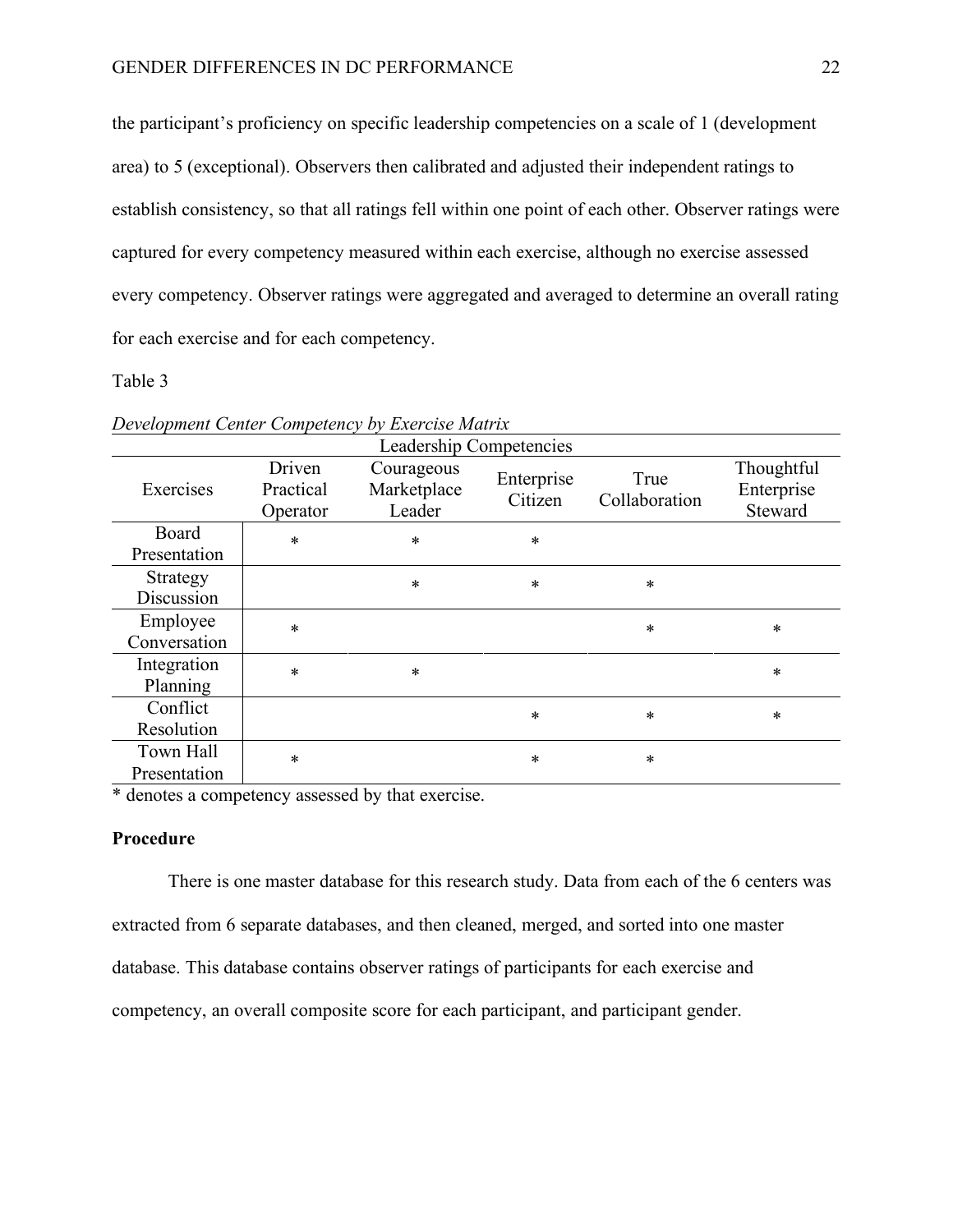#### **Results**

*Research Question 1*. Which exercise has the greatest impact on overall performance in each competency area?

Research Question 1 sought to examine the unique contribution of each of the exercises in each of the five competency areas. Results of several multiple regression analyses indicated that the Employee Conversation exercise (role play) had the greatest impact on performance in three of the five competencies assessed in the center. The Board Presentation exercise and Town Hall Presentation exercise (presentations) had the greatest impact on the remaining two competencies, respectively. The Strategy Discussion exercise and the Integration Planning exercise (leaderless group discussions) contributed the least on any of the competencies that were assessed. Refer to Tables 4-8 for results.

#### Table 4

| Exercise                     | Beta | Part |  |
|------------------------------|------|------|--|
| <b>Employee Conversation</b> | .441 | .419 |  |
| <b>Conflict Resolution</b>   | .401 | .393 |  |
| <b>Board Presentation</b>    | .400 | .383 |  |
| <b>Integration Planning</b>  | 385  | .375 |  |

*Exercise Contributions to the Driven Practical Operator Competency*

*Note.*  $R^2 = .975$ ; *p* < 001

# Table 5

*Exercise Contributions to the Courageous Marketplace Leader Competency*

|                              | $\sim$ |      |  |
|------------------------------|--------|------|--|
| Exercise                     | Beta   | Part |  |
| <b>Board Presentation</b>    | .501   | 479. |  |
| <b>Strategy Discussion</b>   | 482    | 444  |  |
| <b>Integration Planning</b>  | 455    | 438  |  |
| $-1$<br>$\sim$ $\sim$ $\sim$ |        |      |  |

*Note*.  $R^2 = 1.00$ ; *p*<.001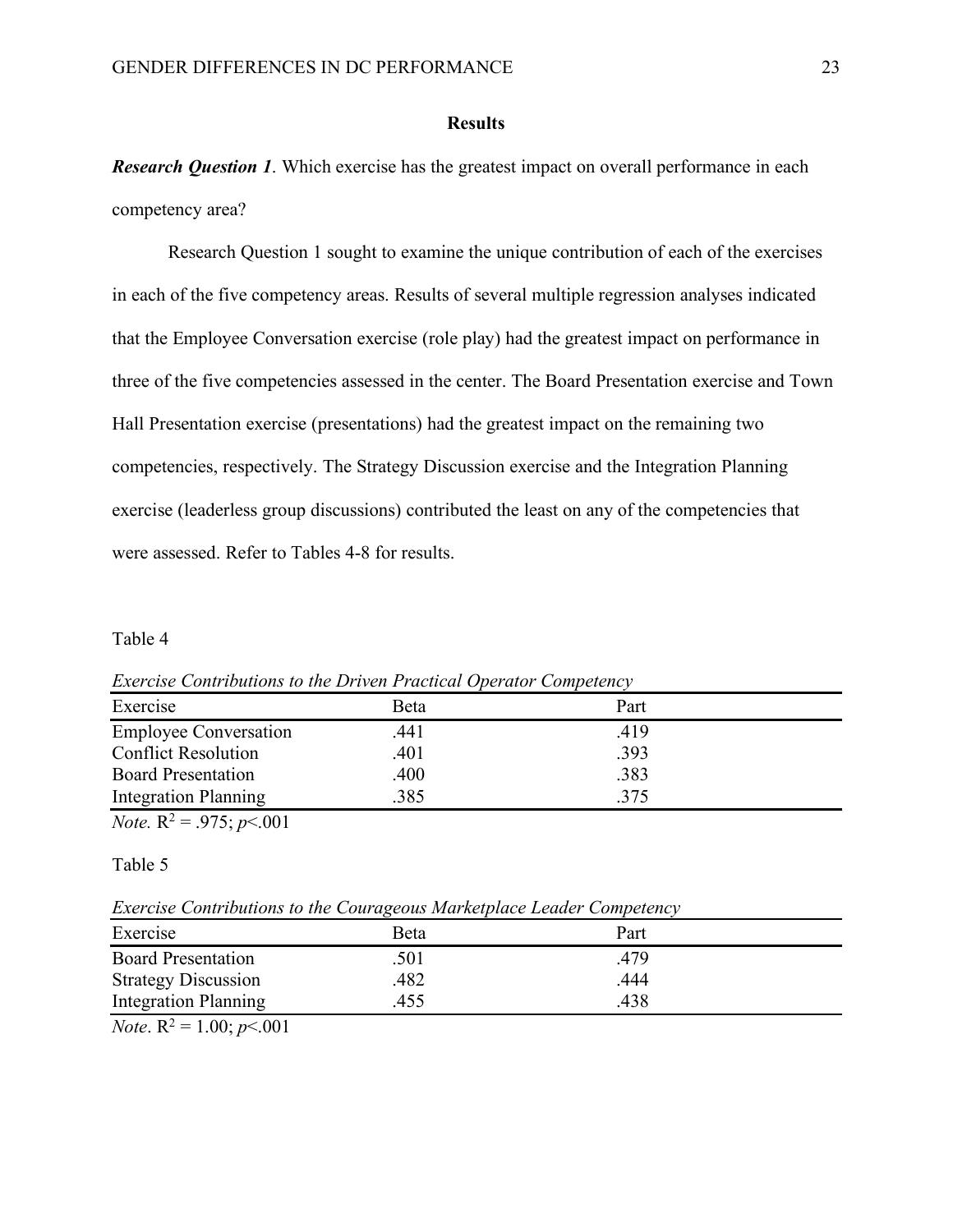#### GENDER DIFFERENCES IN DC PERFORMANCE 24

Table 6

| Beta | Part |  |
|------|------|--|
| .413 | .391 |  |
| .396 | .379 |  |
| .388 | .366 |  |
| 342  | 325  |  |
|      |      |  |

*Exercise Contributions to the Enterprise Citizen Competency*

*Note.*  $R^2 = .968$ ;  $p < .001$ 

Table 7

*Exercise Contributions to the True Collaboration Competency*

| Exercise                     | Beta | Part |  |
|------------------------------|------|------|--|
| <b>Employee Conversation</b> | .490 | .479 |  |
| Town Hall Presentation       | .406 | .378 |  |
| <b>Conflict Resolution</b>   | .386 | .363 |  |
| <b>Strategy Discussion</b>   | 346  | .334 |  |

*Note.*  $R^2 = .963$ ; *p*<.001

Table 8

*Exercise Contributions to the Enterprise Steward Competency*

| Exercise                     | Beta | Part |  |
|------------------------------|------|------|--|
| <b>Employee Conversation</b> | .559 | .540 |  |
| Town Hall Presentation       | .521 | .516 |  |
| <b>Integration Planning</b>  | 434  | 418  |  |
| $\sim$                       |      |      |  |

*Note.*  $R^2 = 1.00$ ;  $p < .001$ 

*Research Question 2*. Which exercise has the greatest impact on overall performance in the

#### development center?

Research Question 2 sought to examine the unique contribution of each of the exercises on overall center performance. A standard multiple regression of overall center performance on the center exercises indicated that the Conflict Resolution exercise ( $\beta$ =.35,  $p$ <.001) had the greatest impact on the overall score a participant receives in the development center. The results are presented in Table 9.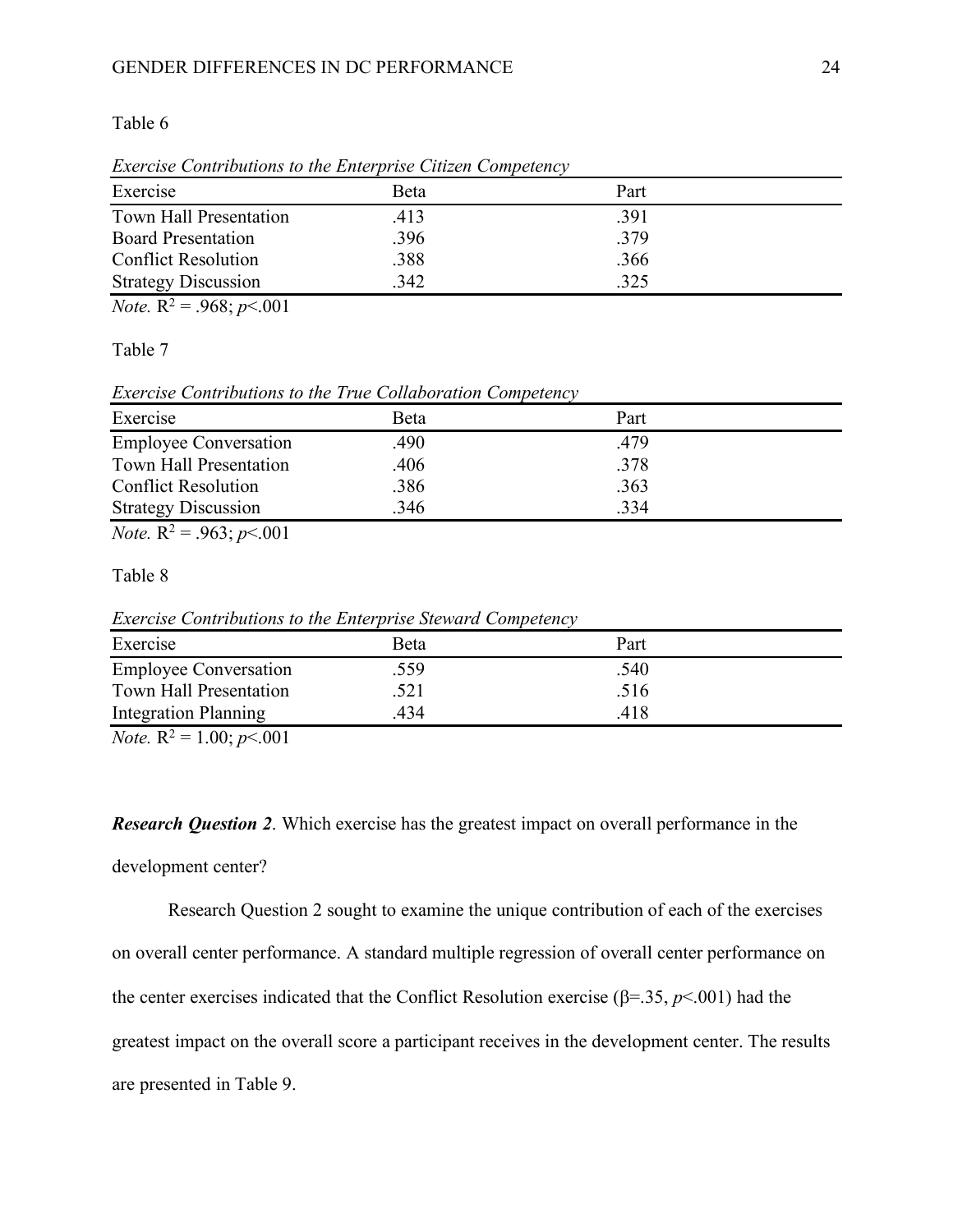#### GENDER DIFFERENCES IN DC PERFORMANCE 25

#### Table 9

| Exercise                     | Beta | Part |  |
|------------------------------|------|------|--|
| <b>Conflict Resolution</b>   | .349 | .324 |  |
| Town Hall Presentation       | .308 | .281 |  |
| <b>Employee Conversation</b> | .297 | .281 |  |
| <b>Board Presentation</b>    | .263 | .239 |  |
| <b>Integration Planning</b>  | .252 | .230 |  |
| <b>Strategy Discussion</b>   | .252 | .218 |  |

*Exercise Contributions to Overall Score in the Development Center*

*Note.*  $R^2 = 1.00$ ; *p*<.001

*Research Question 3*. Which competency has the greatest impact on overall performance in the development center?

Research Question 3 sought to examine the unique contribution of each of the

competencies on overall center performance. A standard multiple regression of overall center

performance on the center competencies indicated that the True Collaboration competency

 $(\beta = 28, p < 001)$  had the greatest impact on the overall score an individual receives in the

development center. The results are presented in Table 10.

### Table 10

*Competency Contributions to Overall Score in the Development Center*

| Competency                       | Beta | Part |
|----------------------------------|------|------|
| True Collaboration               | .279 | .212 |
| <b>Enterprise Steward</b>        | .257 | .195 |
| <b>Enterprise Citizen</b>        | .255 | .178 |
| <b>Driven Practical Operator</b> | .246 | .175 |
| Courageous Marketplace Leader    | .243 | .184 |

*Note.*  $R^2 = 1.00$ ; *p*<.001

*Research Question 4.* Are there any differences in performance on any of the competency areas

between cohorts that have participated in the center?

Research Question 4 sought to examine whether there are any significant differences in

performance between any of the cohorts on any of the competencies. A one-way MANOVA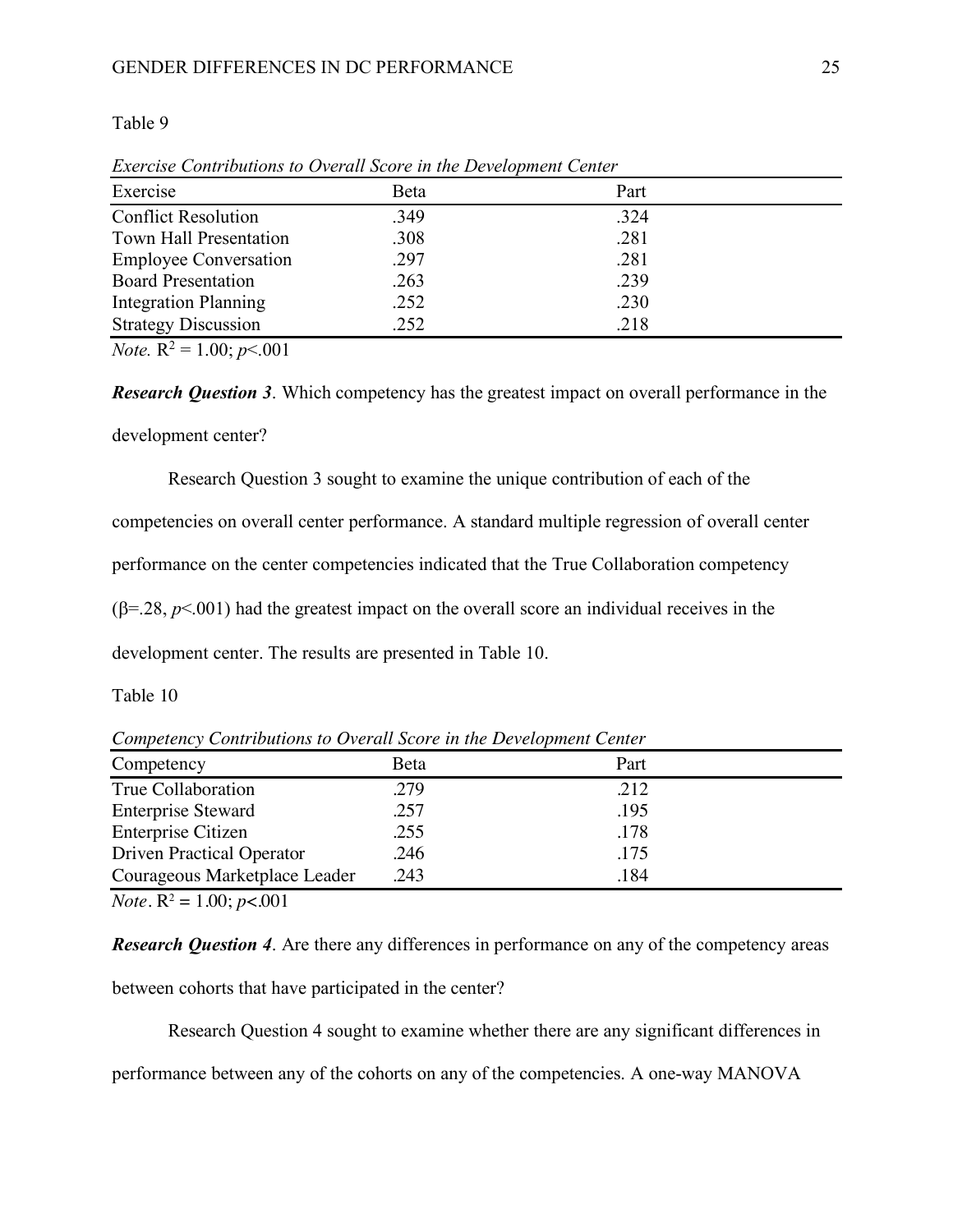indicated no main effect for cohort on competency performance,  $F(25, 703) = 1.43$ ,  $p=0.08$ ; Wilk's  $\Lambda$ =.83, partial  $\eta$ <sup>2</sup>=.04. Thus, the cohorts did not significantly differ from one another on performance in any of the competency areas.

*Research Question 5.* Are there any differences in performance on any of the exercises between cohorts that have participated in the center?

Research Question 5 sought to examine whether there are any significant differences in performance between any of the cohorts on any of the exercises. A one-way MANOVA indicated no main effect for cohort on exercise performance,  $F(30, 754) = 1.29$ ,  $p=14$ ; Wilk's  $\Lambda$ =.82, partial  $\eta$ <sup>2</sup>=.04. Thus, the cohorts did not significantly differ from one another on performance on any of the exercises.

*Research Question 6*. Is there a significant difference between male and female participants on overall center performance?

*Hypothesis 6a*. Females will have a higher overall development center rating than males.

Hypothesis 6a proposed that females' overall development center rating would be higher than males' rating. Results of an independent samples t-test provided support for this hypothesis,  $t(197) = -2.00$ ,  $p=02$  (one-tailed). The magnitude of the differences in the means was small,  $\eta^2$ =.02. Means and standard deviations are provided in Table 11.

Table 11

Gender *n M* SD Male 126 2.47 .37 Female 73 2.58 .35

*Gender Differences in Overall Center Performance*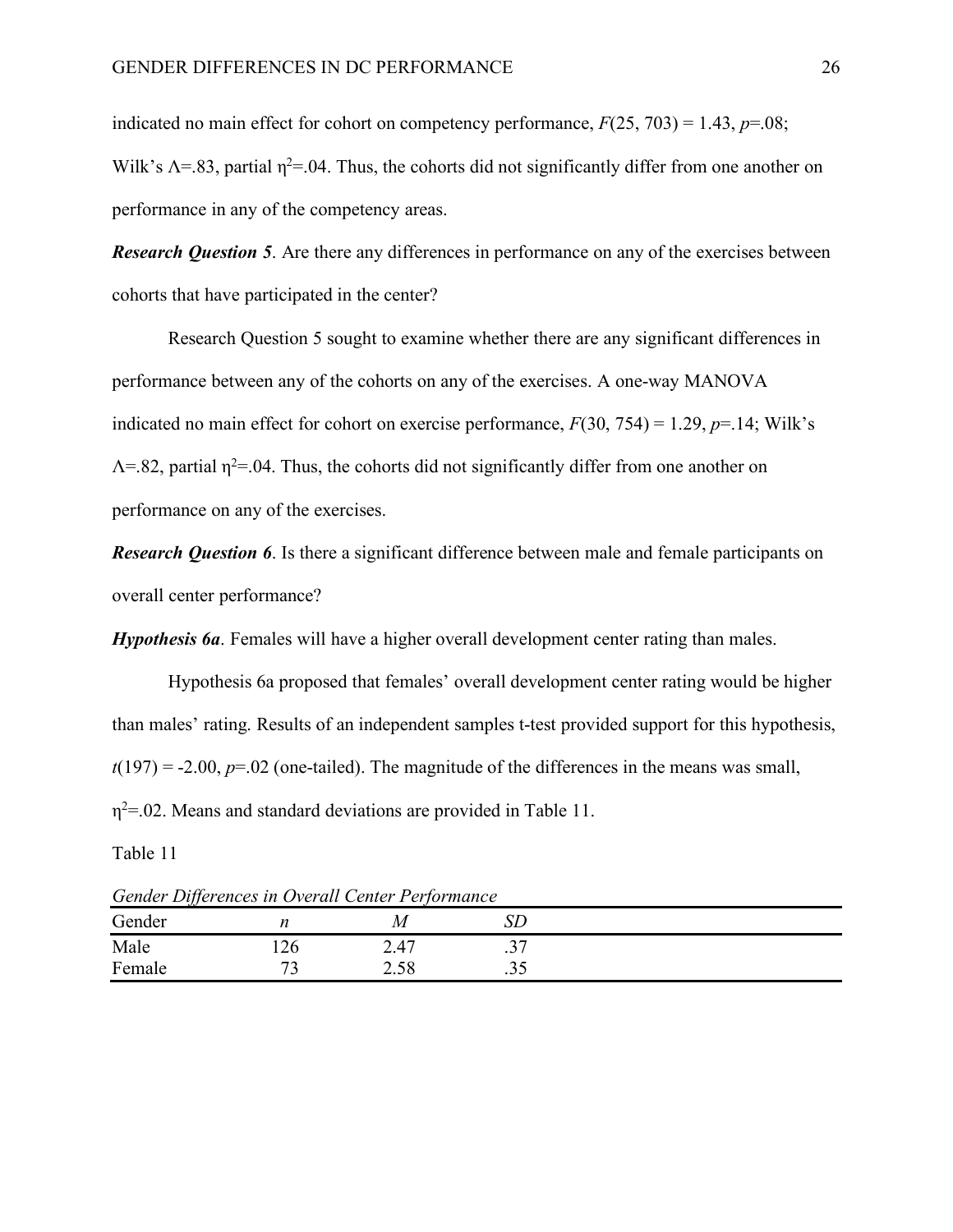*Research Question 7*. Is there a significant difference between male and female participants on competency performance?

*Hypothesis 7a*. Females will have a higher rating than males on the Driven Practical Operator, True Collaboration, and Enterprise Steward competencies.

Results of independent samples t-tests provided partial support for this hypothesis. Females scored significantly higher on the Driven Practical Operator competency than males,  $t(197) = -1.93$ ,  $p=0.03$  (one-tailed). Additionally, females scored significantly higher on the True Collaboration competency than males,  $t(197) = -2.29$ ,  $p=01$  (one-tailed). Furthermore, while females scored higher than males on the Enterprise Steward competency, the difference was not large enough to warrant significance,  $t(197) = -1.18$ ,  $p=12$  (one-tailed). Means and standard deviations are presented below in Table 12.

Table 12

| $\sigma$ octave. By for eneces the B1-0, 1-0, and B5-competencies |       |    |         |     |           |  |  |  |
|-------------------------------------------------------------------|-------|----|---------|-----|-----------|--|--|--|
|                                                                   | Males |    | Females |     |           |  |  |  |
|                                                                   | M     |    |         |     |           |  |  |  |
| Driven Practical Operator                                         | 2.53  | 47 | 2.65    | 41  | $-1.93*$  |  |  |  |
| True Collaboration                                                | 2.52  | 49 | 2.69    | .53 | $-2.29**$ |  |  |  |
| <b>Enterprise Steward</b>                                         | 2.42  | 49 | 2.50    | 44  | -1 18     |  |  |  |

*Gender Differences in DPO, TC, and ES Competencies*

 $\overline{p} \leq .05;$  \*\**p*  $\leq .01$ 

*Hypothesis 7b*. Males will have a higher rating than females on the Courageous Marketplace Leader and Enterprise Citizen competencies.

Results of independent samples t-tests did not provide support for this hypothesis. There was no significant difference in performance for the Courageous Marketplace Leader competency,  $t(197) = -1.61$ ,  $p=0.06$  (one-tailed). There was also no significant difference in performance for the Enterprise Citizen competency, *t*(197) = -.67, *p*=.25 (one-tailed). Means and standard deviations are presented in Table 13.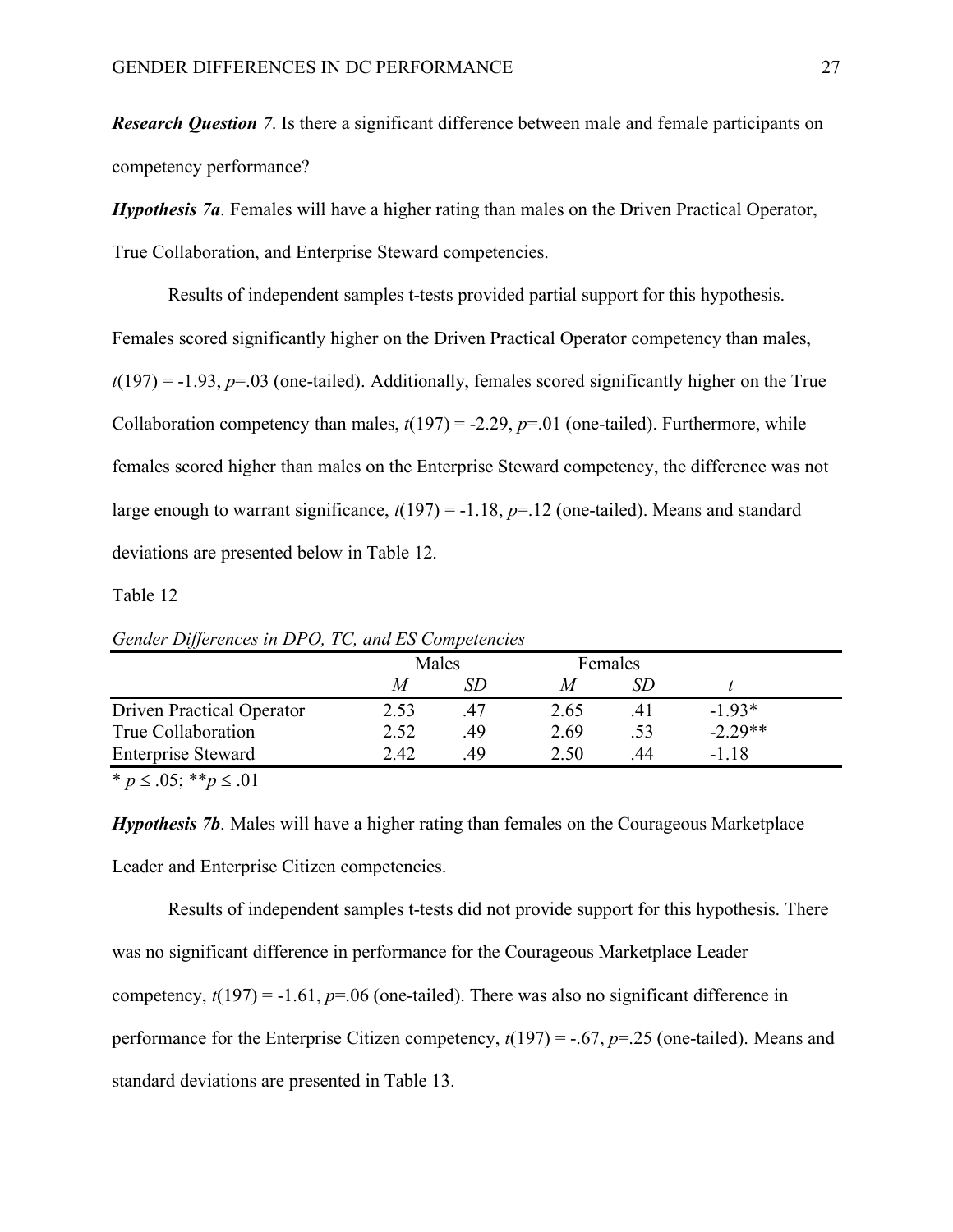# Table 13

|                               | Males |    | Females |    |         |  |
|-------------------------------|-------|----|---------|----|---------|--|
|                               |       |    |         |    |         |  |
| Courageous Marketplace Leader | 2.41  | 40 |         | 44 | $-1.61$ |  |
| Enterprise Citizen            | 2.47  |    |         |    | - 67    |  |

*Gender Differences in CML and EC Competencies*

*Research Question 8*. Is there a significant difference between male and female participants on exercise performance?

*Hypothesis 8a*. Females will have a higher rating than males on the Conflict Resolution and

Employee Conversation exercises.

Results of independent samples t-tests did not support this hypothesis. There was no significant difference in performance on the Conflict Resolution exercise,  $t(197) = -0.91$ ,  $p=0.18$ (one-tailed). There was also no significant difference in performance on the Employee Conversation exercise,  $t(197) = .21$ ,  $p = .42$  (one-tailed). Means and standard deviations are presented in Table 14.

Table 14

*Gender Differences in Conflict Resolution and Employee Conversation Exercises*

| ັບປ                          |      |       |      |         |      |  |
|------------------------------|------|-------|------|---------|------|--|
|                              |      | Males |      | Females |      |  |
|                              | M    |       |      |         |      |  |
| <b>Conflict Resolution</b>   | 2.43 |       | 2.54 |         | - 91 |  |
| <b>Employee Conversation</b> | 2.59 |       | つ 5つ |         |      |  |

*Hypothesis 8b*. Males will have a higher rating than females on the Board Presentation and Town Hall Presentation exercises.

Results of independent samples t-tests did not support this hypothesis. There was no significant difference in performance on the Board Presentation exercise, *t*(197) = -1.10, *p*=.14 (one-tailed). There was also no significant difference in performance on the Town Hall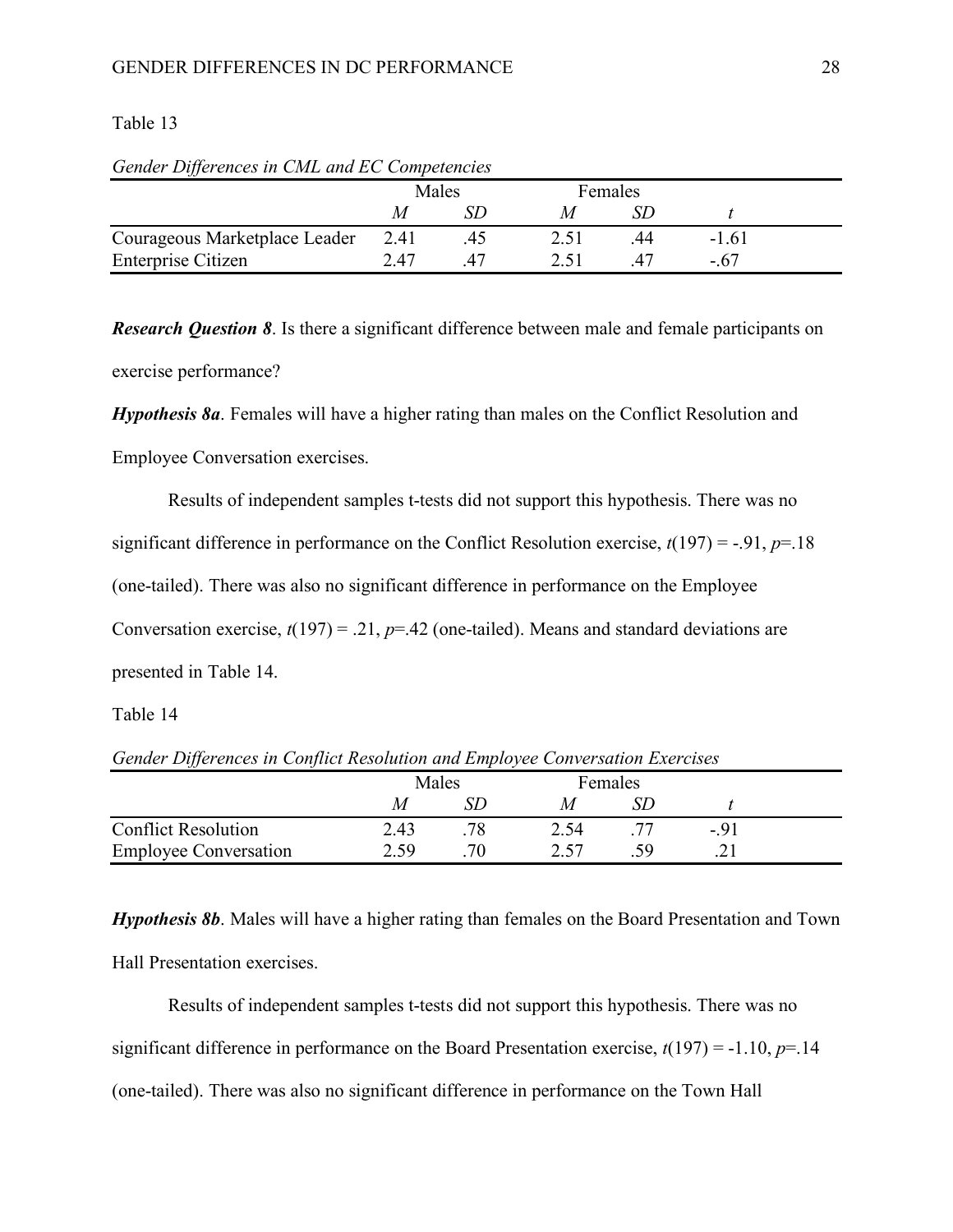Presentation exercise,  $t(197) = -1.07$ ,  $p=14$  (one-tailed). Means and standard deviations are

presented in Table 15.

Table 15

| Gender Differences in Board Presentation and Town Hall Presentation Exercises |      |              |      |                |        |  |  |
|-------------------------------------------------------------------------------|------|--------------|------|----------------|--------|--|--|
|                                                                               |      | <b>Males</b> |      | <b>Females</b> |        |  |  |
|                                                                               |      | ND.          |      |                |        |  |  |
| <b>Board Presentation</b>                                                     | 2.48 | 60           | 2.57 | <b>S6</b>      | $-110$ |  |  |

Town Hall Presentation 2.51 .71 2.62 .64 -1.07

*Hypothesis 8c.* Females will have a higher rating than males on the Strategy Discussion and Integration Planning exercises.

Results of independent samples t-tests provided partial support for this hypothesis.

Females scored significantly higher than males on the Strategy Discussion exercise, *t*(197) = -

2.26,  $p<01$  (one-tailed). However, there was no significant difference in performance on the

Integration Planning exercise,  $t(197) = -1.56$ ,  $p=0.06$  (one-tailed), although the difference was

approaching significance. Means and standard deviations are presented in Table 16.

Table 16

*Gender Differences in Strategy Discussion and Integration Planning Exercises*

| IJ                          | $\smash{\smash{\cup}}$ |       |  |         | ີ   |          |  |
|-----------------------------|------------------------|-------|--|---------|-----|----------|--|
|                             |                        | Males |  | Females |     |          |  |
|                             |                        | М     |  |         |     |          |  |
| <b>Strategy Discussion</b>  |                        | 2.36  |  | 2.54    | .60 | $-2.26*$ |  |
| <b>Integration Planning</b> |                        | 2.46  |  | 2.58    | 50  | $-1.56$  |  |
|                             |                        |       |  |         |     |          |  |

 $**p* ≤ .01$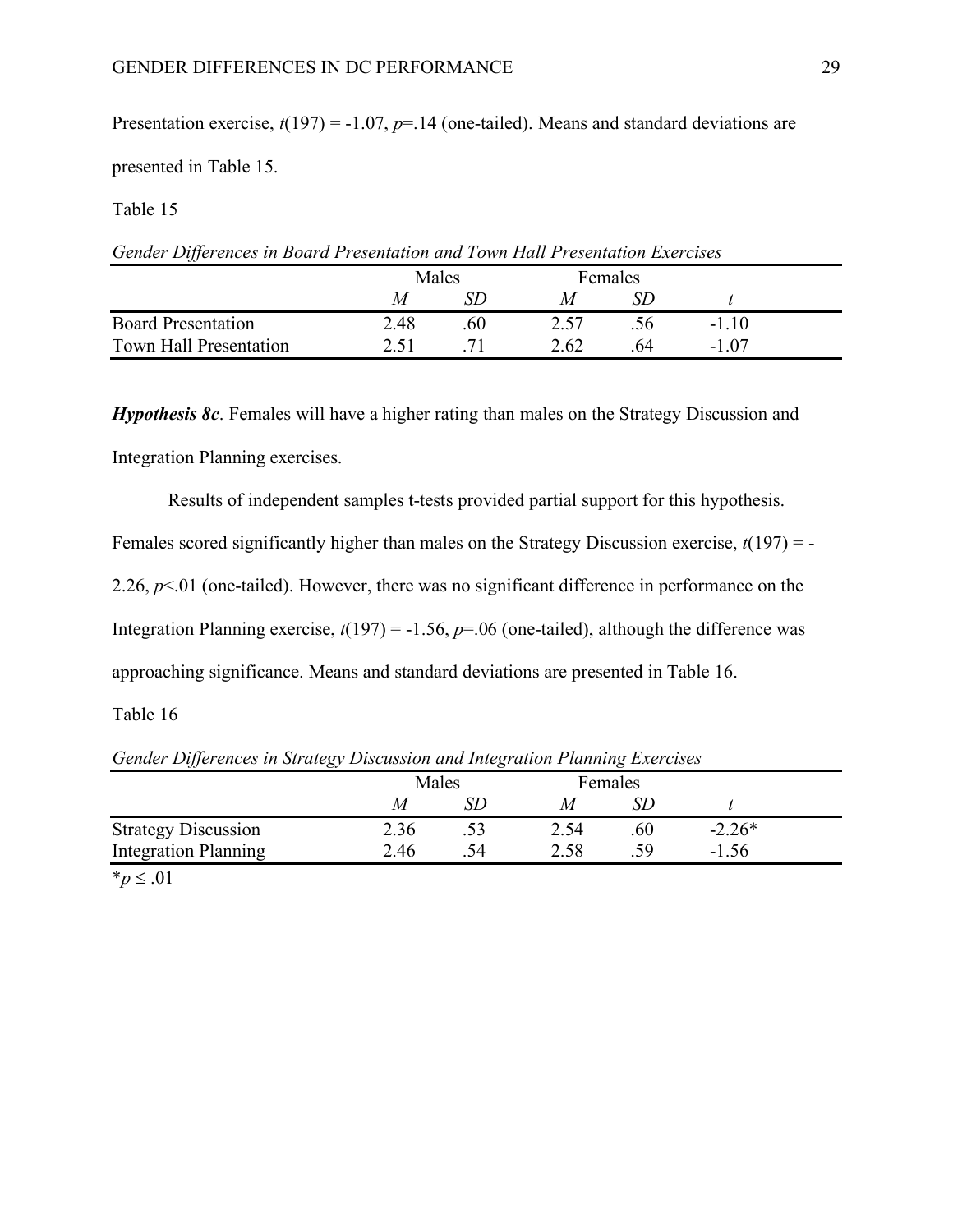#### **Discussion**

#### **Gender Implications**

The most notable findings from this study relate to differences between men and women in terms of overall development center performance, in addition to performance within certain competency areas. The present study found that women performed significantly better overall than men in the development center, akin to the findings of prior studies with females performing better overall than males in a center context (Schmitt & Hill, 1977; Walsh et al., 1987; Shore, 1992; Schmitt, 1993; Weijerman & Born, 1995; Anderson et al., 2006; Falk & Fox, 2014). Furthermore, findings of the present study aligned with role congruity theory, which posits that people are expected to engage in activities, and perform and behave in ways consistent and stereotypical to their gender roles (Eagly & Karau, 2002; Ritter & Yoder, 2004). Specifically, women were rated significantly higher than men on competencies reflecting an interpersonaloriented and relationship-building nature. However, men were not rated significantly higher than women on competencies reflecting an analytical, task-oriented nature. Additionally, women outperformed men on exercises reflecting a relationship-oriented focus and agenda, but the differences were not large enough to warrant significance. Nevertheless, these findings are aligned with gender-based stereotypes of men and women.

#### **Exercise-Competency Relationship Implications**

A component of the present study sought to determine which exercise made the strongest, unique contribution to explaining performance in each of the five competencies in the development center. As a precursor to discussing these findings, it's important to note that the rating a participant receives on a competency is derived solely from their performance on exercises in which that competency is evaluated. Thus, the strongest contributing exercise for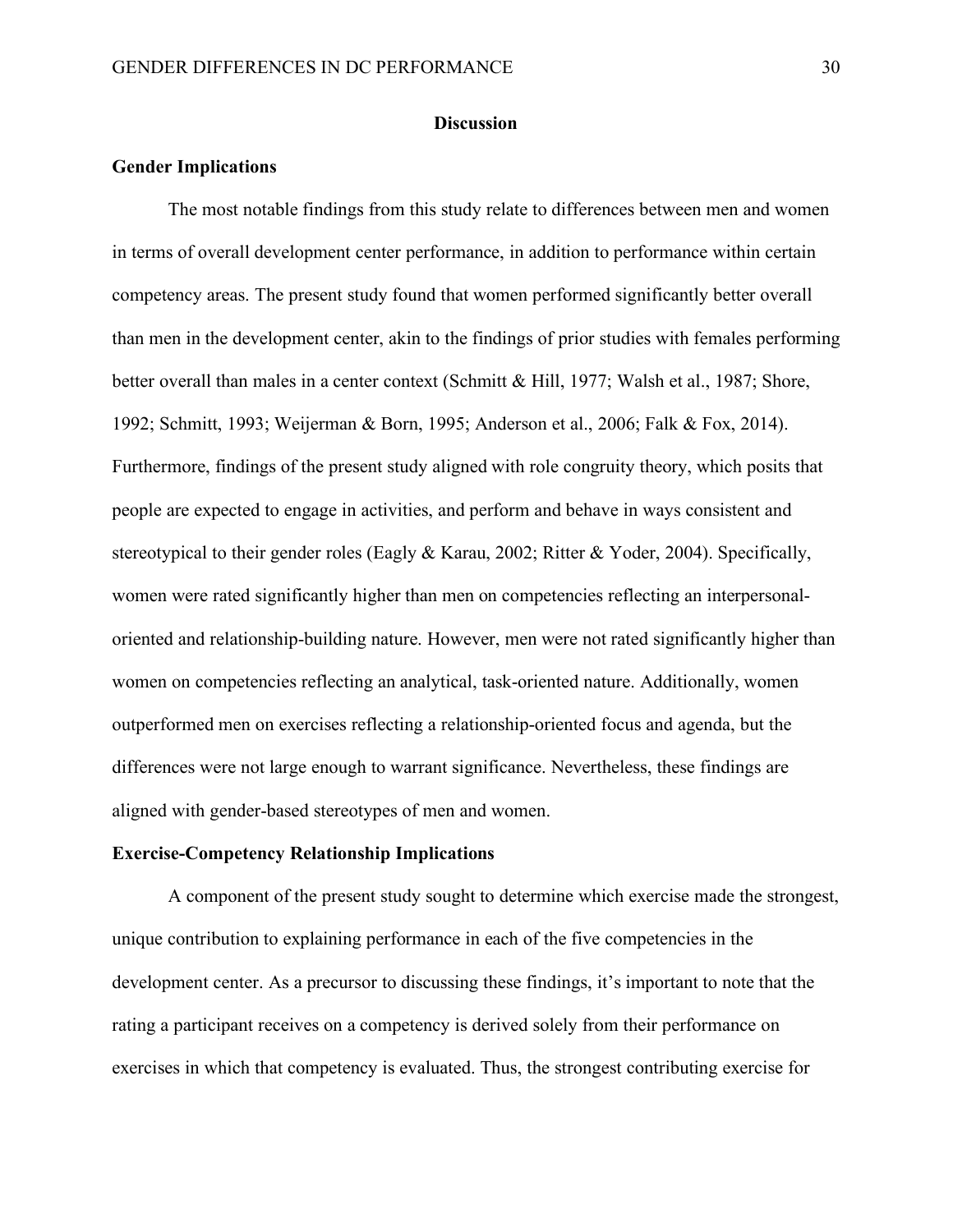each competency is largely driven by whichever exercise that participants tended to be rated or scored highest on. There is little, if any, variance that is unaccounted for in these regression models, as the only possible predictors (exercises) that can be used to explain performance (competencies) are accounted for and utilized in the model. Nevertheless, additional notable findings from this study involve the relationships between the development center exercises and competency areas.

In assessing exercise-competency relationships in the current study, the Employee Conversation exercise (role play) made the strongest, unique contribution to performance in three of the five development center competencies. Additionally, the Board Presentation and Town Hall Presentation exercises (presentations) made the strongest, unique contribution to performance in the remaining two competencies, respectively. The role play exercises made the strongest unique contributions to the three competencies with a relationship-oriented focus, while the presentation exercises made the strongest unique contributions to the two competencies with an analytical, task-oriented focus. Overall, the role play exercises are making the strongest, unique contribution to overall development center performance. Participants are consistently scoring highest on role play-type exercises. While significant, the Strategy Discussion and Integration Planning exercises (leaderless group discussions) made the weakest contribution to performance across all competencies, and to overall center performance. Leaderless group discussions are among the most difficult to observe of center exercises, as the contribution of each participant in the exercise is difficult to identify and measure. Participants are consistently receiving lower scores in these exercises, in comparison to the role plays and presentations, where they are the focal point of the simulation. Furthermore, the results indicate no significant differences in performance in exercises or competencies, and in overall performance, across all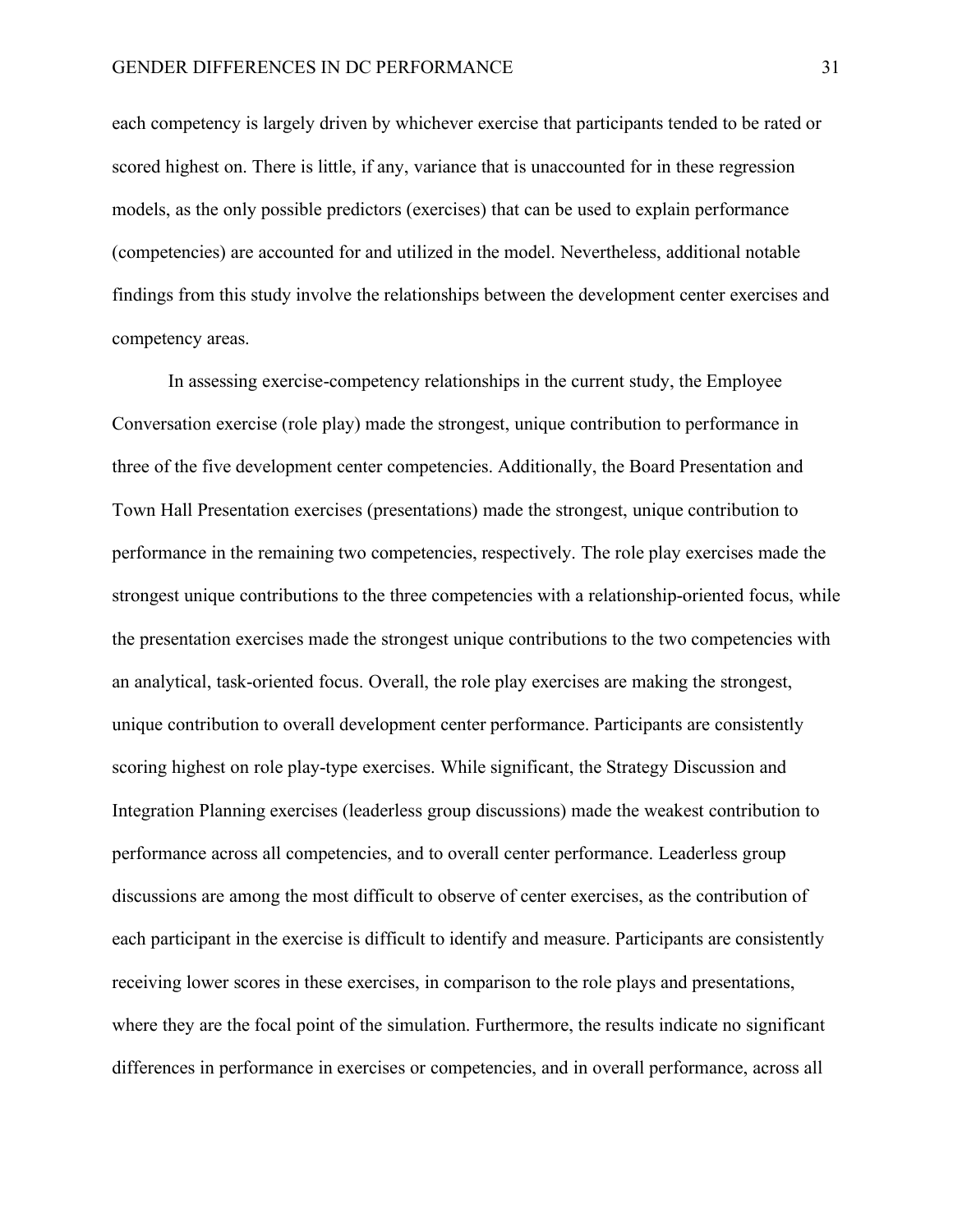cohorts that have participated in the development center. These findings provide support for consistencies in rating, evaluating, and scoring participants across time. However, these results are also a cause for concern. Consistencies in ratings across time, in addition to the minimal variance observed in performance between gender and in the contributions of each exercise to competency performance, lend themselves to some potential methodological concerns in the design and structure of the development center.

# **Development Center Design Implications**

The findings in the present study provide insight into some speculated methodological limitations of the design of the development center. While all exercises significantly contribute to each of the respective competencies that they assessed, there is minimal variance between the contributions of each exercise. Furthermore, while there are significant gender differences in overall performance and in performance within certain competencies, the effect sizes and variance is small. This may stem from an issue with the rating scale used to evaluate participants during exercises. The rating scale used is a 5-point scale, with lower ratings indicating room for development for the participant, and higher ratings indicating exceptional performance. However, it's not necessarily clear what the difference is between rating a participant as a 4 or 5. Because it's a 5-point rating scale, observers may be more prone to assign average ratings, resulting in a "middling effect," which would explain the minimal variance between exercise contributions to performance and gender differences in performance. Perhaps implementing a 4 point rating scale instead, with 1 indicating a failure to meet expectations and 4 indicating exceeding expectations, would increase variance and allow for providing richer feedback to participants on their performance. The issue with minimal variance may also stem from lack of clarity in the behavioral markers used to rate and provide final scores to participants on each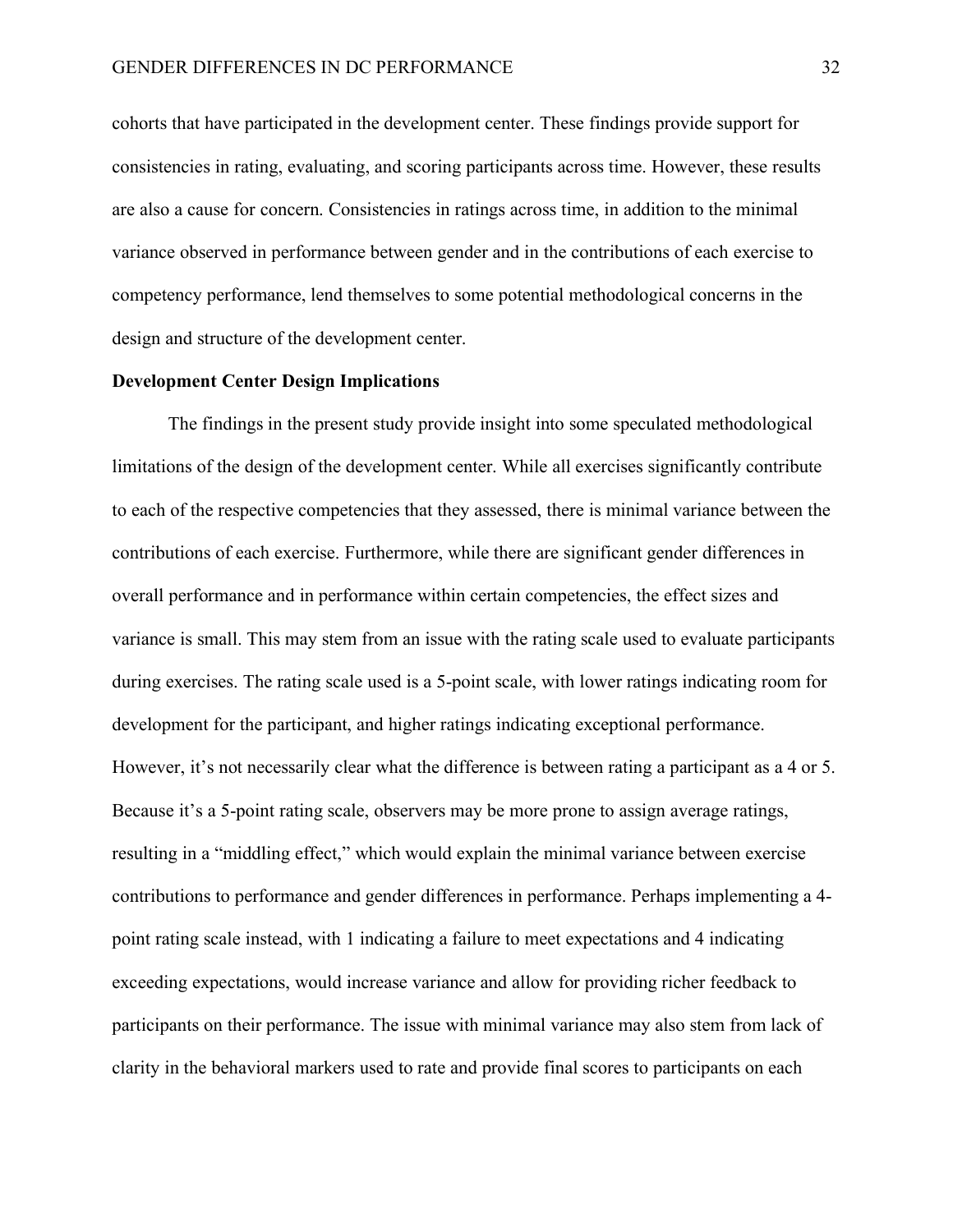competency. Furthermore, behaviors performed in each exercise don't always fall explicitly into one of the competencies assessed by that exercise. This can result in observers mistakenly assigning points, and thus a higher rating, to a given competency area for a participant, thereby inflating their performance in that competency. Defining the behavioral markers in more simplistic and explicit terms may result in more accurate observations and evaluations of participant behavior and performance, thus reducing these errors. Additionally, the center in this study utilized a standardized schedule of exercises across all cohorts, such that the same exercises occurred in the same exact order during each center. This may have contributed to observer and participant fatigue, particularly in the exercises that occurred last, as the order of the exercises was never counter-balanced. As a result, scores and performance on those exercises might be negatively or positively influenced by such fatigue.

#### **Limitations and Future Research**

While the present study found significant differences in performance between men and women, these findings are not without limitations. While the sample size was respectable, there were far more men (123) than women (76) in the study, which may have contributed to significant differences in performance favoring women. With almost 50 more men than women in the study, there was a greater chance for variability in performance in men, lending the advantage in performance to women. Additional limitations of the study concern the data itself, limiting the questions that could be tested and analyzed. Only data on participant gender, cohort to which the participant belonged, exercise performance, and competency performance was provided. As previously mentioned, differences in development and/or assessment center performance may be influenced by cognitive ability and individual personality attributes (Collins et al., 2003). However, these variables were only assessed at the overall center performance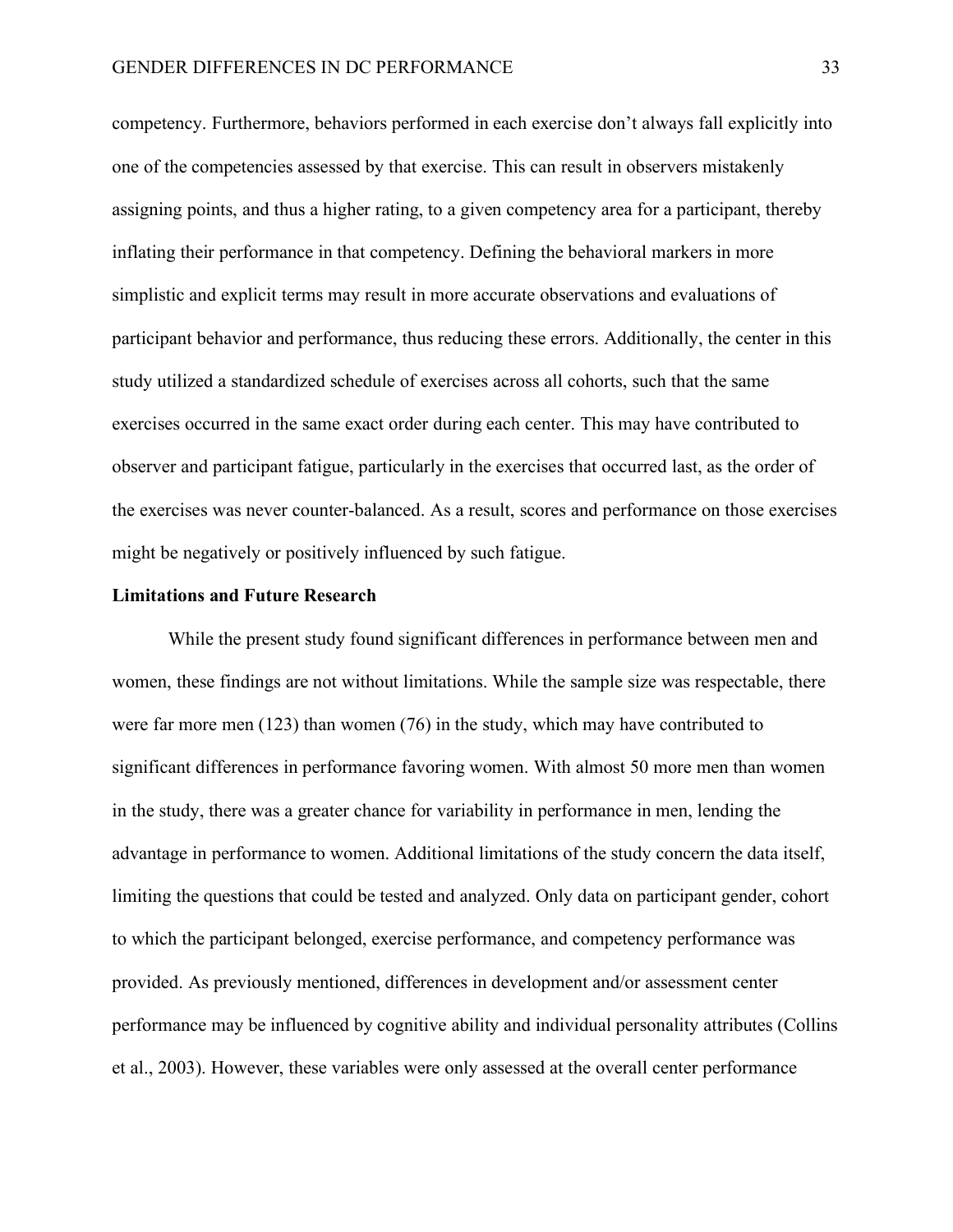level. Future research might benefit from examining how cognitive ability, personality traits, and even performance criteria within the organization correlate with and/or predict performance at the exercise and competency level, in addition to overall center performance. Examining the relationship between past performance, performance within the development center, and future performance may provide support for the effectiveness of the center in skill and competency development. Nevertheless, results of this study contribute to the existing literature about gender differences in development center performance, as well as the relationship between exercises and the competencies they aim to assess.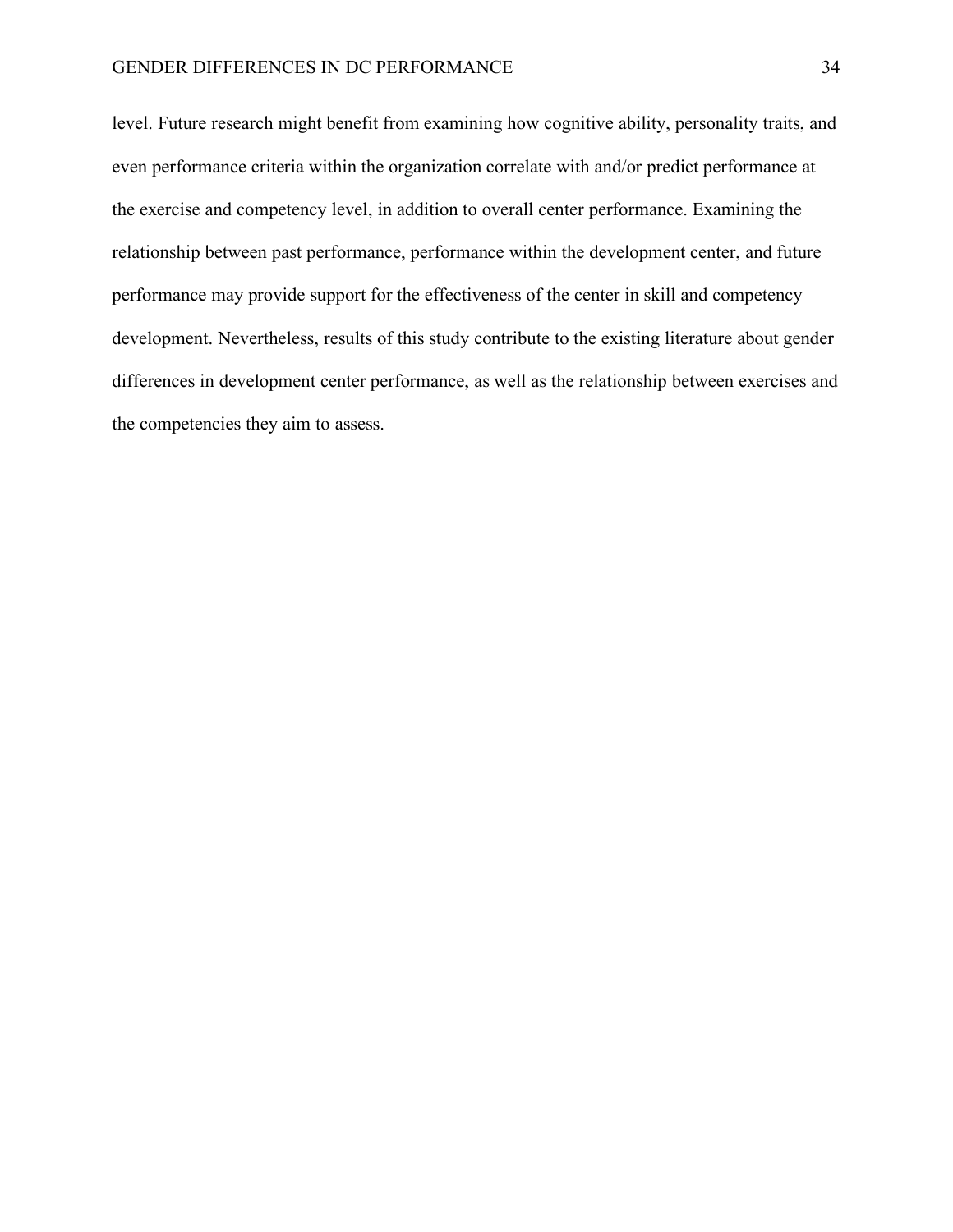#### **References**

Adams, K. (1995). Development centers. *IRS Employment Review*, *596*, 16.

- Anderson, L., & Thacker, J. (1985). Self-monitoring and sex as related to assessment center ratings and job performance. *Basic and Applied Social Psychology*, *6*, 345-361.
- Anderson, N., Lievens, F., van Dam, K., & Born, M. (2006). A construct-driven investigation of gender differences in a leadership-role assessment center. *Journal of Applied Psychology*, *91*(3), 555-566.
- Appelbaum, S. H., Harel, V., & Shapiro, B. (1998). The developmental assessment center: The next generation. *Career Development International*, *3*(1), 5-12.
- Arthur, W., Day, E. A., McNelly, T. L., & Edens, P. S. (2003). A meta-analysis of the criterionrelated validity of assessment center dimensions. *Personnel Psychology*, *56*, 125-154.
- Atwater, L., & Roush, P. (1994). An investigation of gender effects on followers' ratings of leaders, leaders' self-ratings and reactions to feedback. *The Journal of Leadership Studies*, *1*(4), 37-52.
- Bell, S. T., & Arthur, W. (2008). Feedback acceptance in developmental assessment centers: The role of feedback message, participant personality, and affective response to the feedback session. *Journal of Organizational Behavior*, *29*, 681-703.

CEB (2013). *Guidelines for best practice in the use of assessment and development centers*.

- Collins, J. M., Schmidt, F. L., Sanchez-Ku, M., Thomas, L., McDaniel, M. A., & Le, H. (2003). Can basic individual differences shed light on the construct meaning of assessment center evaluations? *International Journal of Selection and Assessment*, *11*, 17-29.
- Chan, D. (1996). Criterion and construct validation of an assessment center. *Journal of Occupational and Organizational Psychology*, *69*, 167-181.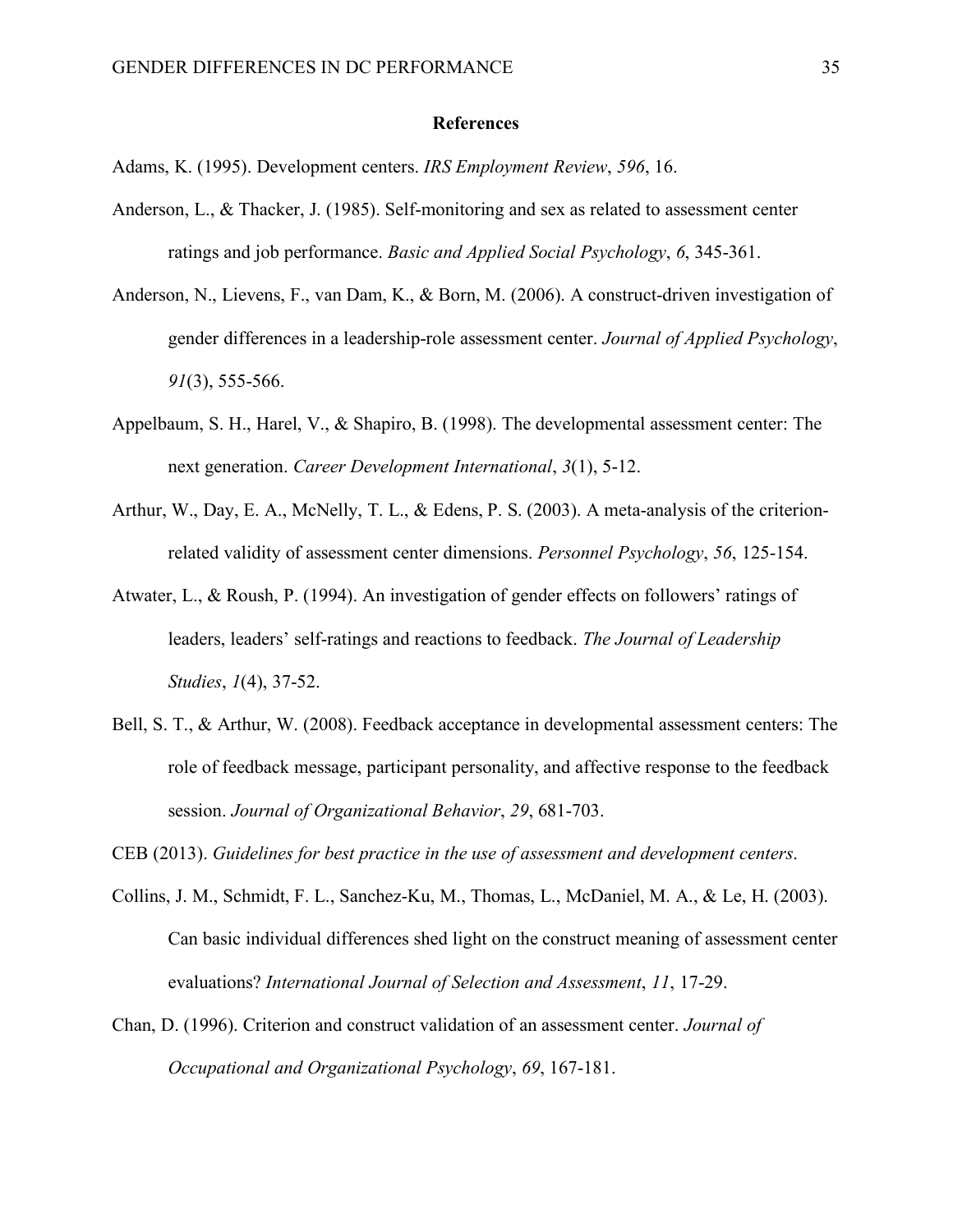- Dean, M. A., Roth, P. L., & Bobko, P. (2008). Ethnic and gender subgroup differences in assessment center ratings: A meta-analysis. *Journal of Applied Psychology*, *93*(3), 685- 691.
- Eagly, A. H., & Johannesen-Schmidt, M. C. (2001). The leadership styles of women and men. *Journal of Social Issues*, *57*(4), 781-797.
- Eagly, A. H., & Karau, S. J. (2002). Role congruity theory of prejudice toward female leaders. *Psychological Review*, *109*, 573-598.
- Engelbrecht, A. S., & Fischer, A. H. (1995). The managerial performance implications of a developmental assessment center process. *Human Relations*, *48*(4), 387-404.
- Falk, A., & Fox, S. (2014). Gender and ethnic composition of assessment centers and its relationship to participants' success. *Journal of Personnel Psychology*, *13*(1), 11-20.
- Holbeche, L. (1995). Peering into the future of careers. *People Management*, May, 26-28.
- Jones, R. G., & Whitmore, M. D. (1995). Evaluating developmental assessment centers as interventions. *Personnel Psychology*, *48*, 377-388.
- Moses, J. L. (1973). The development of an assessment center for the early identification of supervisory potential. *Personnel Psychology*, *26*, 569-580.
- Moses, J. L., & Boehm, V. R. (1975). Relationship of assessment center performance to management progress of women. *Journal of Applied Psychology*, *60*, 527-529.
- Ritchie, R., & Moses, J. L. (1983). Assessment center correlates of women's advancement into middle management: A 7-year longitudinal analysis. *Journal of Applied Psychology*, *68*(2), 227-231.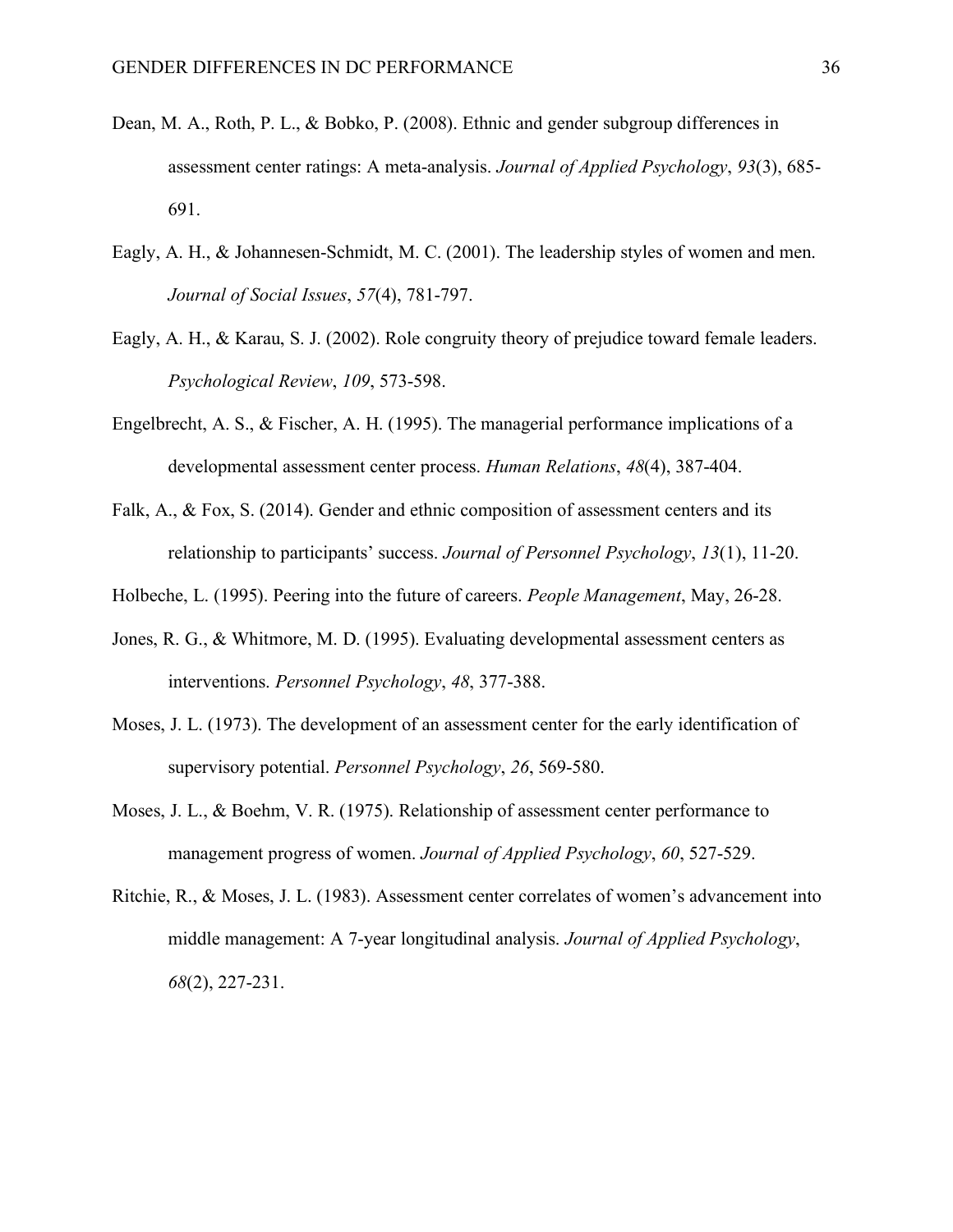- Ritter, B. A., & Yoder, J. D. (2004). Gender differences in leader emergence persist even for dominant women: An updated confirmation of role congruity theory. *Psychology of Women Quarterly*, *28*(3), 187-193.
- Rupp, D. E., Gibbons, A. M., Baldwin, A. M., Snyder, L. A., Spain, S. M., Woo, S. E, & Kim, M. (2006). An initial validation of developmental assessment centers as accurate assessments and effective training interventions. *The Psychologist-Manager Journal*, *9*(2), 171-200.
- Rupp, D. E., Snyder, L. A., Gibbons, A. M., & Thornton, G. C. (2006). What should developmental assessment centers be developing? *The Psychologist-Manager Journal*, *9*(2), 75-98.
- Rupp, D. E., Thornton, G. C., & Gibbons, A. M. (2008). The construct validity of the assessment center method and usefulness of dimensions as focal constructs. *Industrial and Organizational Psychology*, *1*, 116-120.
- Schmitt, N., & Hill, T. E. (1977). Sex and race composition of assessment center groups as a determinant of peer and assessor ratings. *Journal of Applied Psychology*, *62*, 261-264.
- Schmitt, N. (1993). Group composition, gender, and race effects on assessment center ratings. In H. Schuler, J. L. Farr, & M. Smith (Eds.), *Personnel selection and assessment: Individual and organizational perspectives* (pp. 315-322). Hillsdale, NJ: Erlbaum.
- Shore, T. H., Tashchian, A., & Adams, J. S. (1997). The role of gender in a developmental assessment center. *Journal of Social Behavior and Personality*, *12*(5), 191-203.
- Thornton, G. C., & Rupp, D. E. (2005). *Assessment centers in human resource management*. Reading, MA: Addison-Wesley Publishing Company.